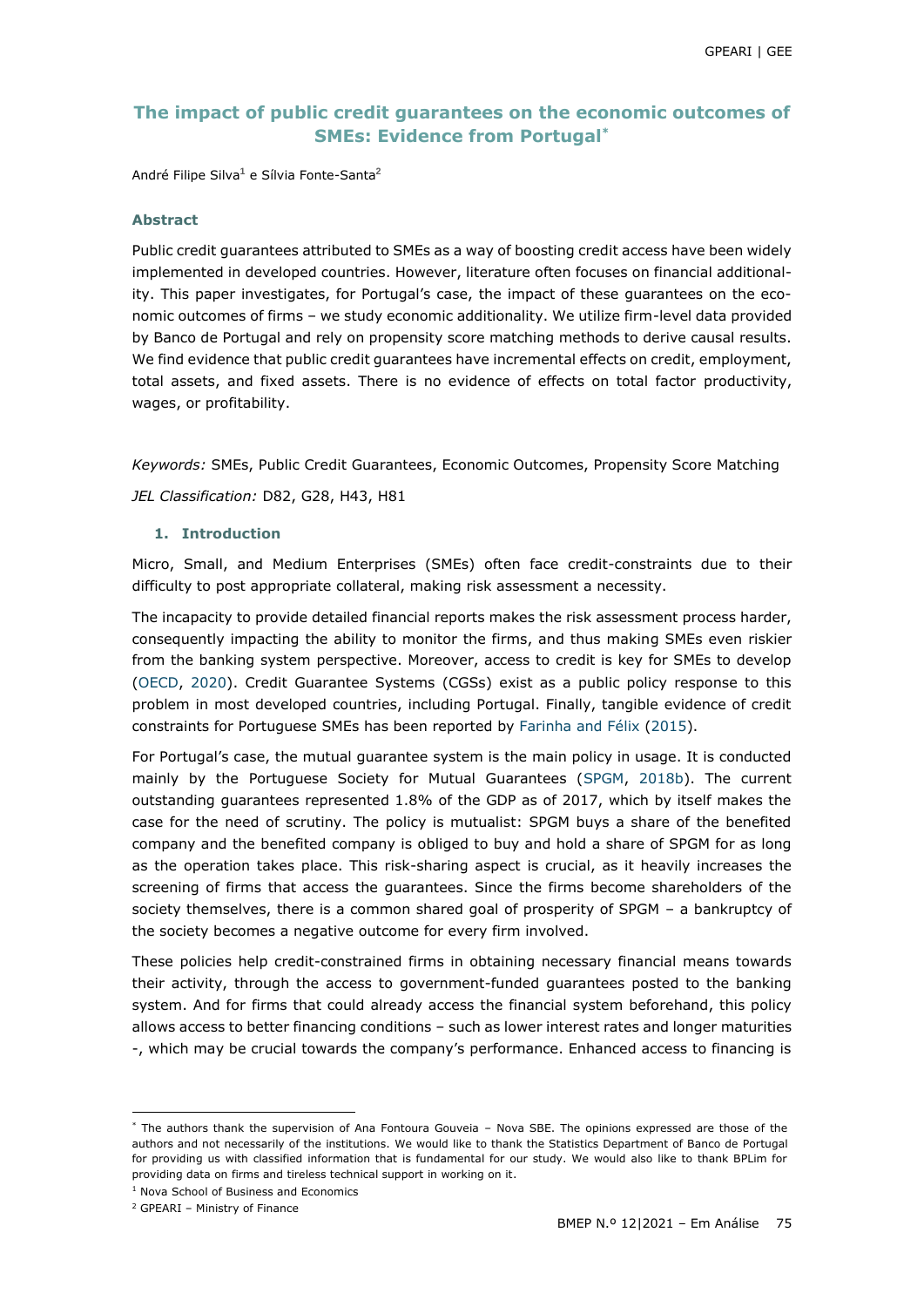also of major importance for dealing with external shocks – the liquidity buffer may be crucial to help viable firms withstand exogenous shocks.

The available research on the effectiveness of such policies often focuses on financial additionality – the improvement in the participating firms' financial outcomes: access to funds, interest rates, and the improvement on their debt structure. However, improved financing conditions are not an end in itself – they are a means to an end. The end, or goal, is for firms to achieve economic performance that they would not be able to otherwise.

Are public credit guarantees in Portugal effective in boosting the economic performance of SMEs? This is the research question that we will tackle in this work project.

The economic outcomes we are most interested in are firm productivity (we will look at both labor productivity and total factor productivity), total assets, fixed assets, employment, wages, and EBITDA. Beforehand, we will also analyze if the policy is effective in providing extra credit to these firms, as that is a crucial condition to impact the variables mentioned above. These outcomes will be analyzed by comparison with similar firms that were eligible for the policy but did not receive it (either because they did not apply or because they were not accepted). The intent is to measure the economic additionality from the policy.

If the policy is not effective, then there is a distinct chance that public funds are not being efficiently allocated. Furthermore, consequences at the level of Schumpeterian creative destruction are also a concern, alongside with policy design that requires improvement.

It is only by examining economic outcomes that it is possible to assert if credit guarantees are an efficient policy, or a poor form of allocation for public funds.

By relying on firm level data and employing matching techniques, we find evidence of positive effects on growth rates of credit, total assets, fixed assets and employment. We find no evidence of any changes in total factor productivity, wages, or profitability (through EBITDA). Results also point towards slightly diminished labor productivity growth.

### **2. The Portuguese Entrepreneurial Scenario**

Innovation In 2018, SMEs in Portugal represented 99% of the total number of companies in Portugal. The criteria for this definition are number of employees (maximum of 250) and business volume (max- imum of 50 million euros) [\(European Commission, 2020\)](#page-13-2). These firms are responsible for 57% of the total business volume in Portugal. They are also the most dynamic in terms of creation and destruction rates over the years, with no pre-existing firms reaching the large-firm definition by 2018, but with 13 SMEs being created for each group of 10 that ceased their activity.

The financial autonomy of SMEs in 2018 was on average 37%, marginally larger than the ratio for large firms – 35%.

When looking at equity, the concerns are easier to spot. In 2018, 10% of small and medium enterprises had negative own equity, and microenterprises stand even worse in that ratio at 28%. On the other hand, only 4% of large firms suffered from this problem [\(Central de](#page-12-0)  [Balanços, 2019\)](#page-12-0). The focus on public support to SMEs comes from the state aid rules defined by the European Comission following the Great Recession [\(Comission, 2009\)](#page-12-1), and are the main reason why the public guarantees programs took on a much more prominent role after 2008. This fact supports why the study of the impacts is now so important.

It is possible to see on the 2015 survey on the access to finance of enterprises in the euro area (SAFE), by [OECD \(2015\)](#page-13-3), that particularly micro and small firms still struggled to find financing in the form of bank loans in the period ranging from 2013 to 2015, with the SAFE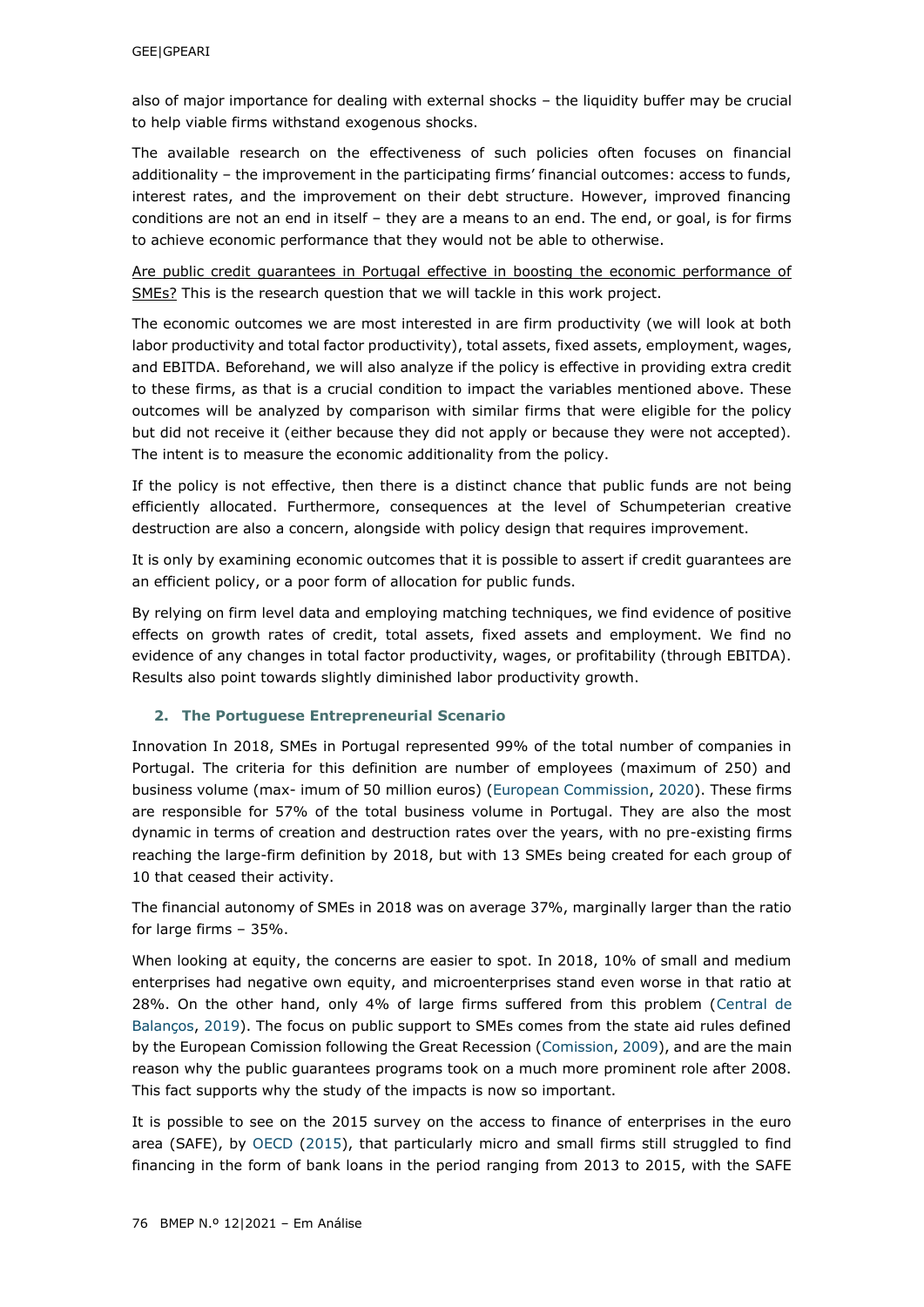survey from October 2017 to March 2018 [\(OECD, 2018\)](#page-13-4) showing still the same difficulties for micro enterprises to access bank loans and credit lines until the trend changes closer to 2017.



**Figure 1 -** *Perception of the availability of external financing for euro area enterprises: 2011 to 2017. [\(OECD,](#page-13-4)* 

#### **3. Literature Review**

Public credit guarantees, provided by credit Guarantee Systems in order to assure bank loans to micro, small, and medium enterprises, are widely implemented in developed nations, with 33 OECD countries reporting use of such mechanisms [\(OECD, 2020\)](#page-13-0). This instrument, that results in a transfer away from banks of part of the associated risk of lending to SMEs, is intended to correct a market failure, as smaller firms are costly to monitor and, additionally, tend to be undercollateralized and to produce less-detailed financial information [\(Beck et al.,](#page-12-2) [2008\)](#page-12-2). Without the public guarantee, the amount of credit to viable SMEs would be too low from a social point of view. This is reflected on empirical data, with findings of higher financing constraints on SMEs when compared to large firms [\(Beck et al., 2005\)](#page-12-3).

CGSs have been built as one possible answer to a framework of financial markets with imperfect information leading to credit rationing due to moral hazard and adverse selection issues [\(Stiglitz and Weiss, 1981\)](#page-14-1). Credit constraints may in fact be so relevant that SMEs see themselves denied from access to any credit at all without these mechanisms [\(Berger and](#page-12-4)  [Udell, 2006\)](#page-12-4). Different lending technologies may improve this situation.

While theoretically sound, most of the schemes do not have precise goals, resulting in difficulties in conducting cost-benefit analysis [\(Honohan, 2010\)](#page-13-5). The political cycles and shorttermist hazard of policy design also compromises their effectiveness [\(Honohan, 2010\)](#page-13-5). There is evidence that the role of the government in these mechanisms is important in respect to funding and management, but less so in credit risk assessment and recovery [\(Beck et al.,](#page-12-2) [2008\)](#page-12-2). Adding to that, even when state intervention in the credit markets may be welfare enhancing, it is very contingent on a careful policy design [\(Arping et al., 2010\)](#page-12-5). Thus, the impact of credit guarantees on market outcomes, on both the intensive (e.g. productivity) and extensive margin (e.g. default rates), becomes an empirical question.

In Portugal, for the years following the financial crisis (2010-2012), [Farinha and Félix \(2015\)](#page-13-1) find evidence of SMEs being partially (15% of firms with bank loans) or even totally credit constrained (32% of firms with no bank loans). Younger and smaller firms were more affected. Adding to this, evidence is also presented by [Félix \(2018\)](#page-13-6) that partially credit-constrained firms in 2010- 2012 were less likely to survive  $(-1.61$  pp), with a negative impact on investment as well (-2.7 pp). A recent impact-assessment research conducted by [SPGM \(2018b\)](#page-14-0) reports that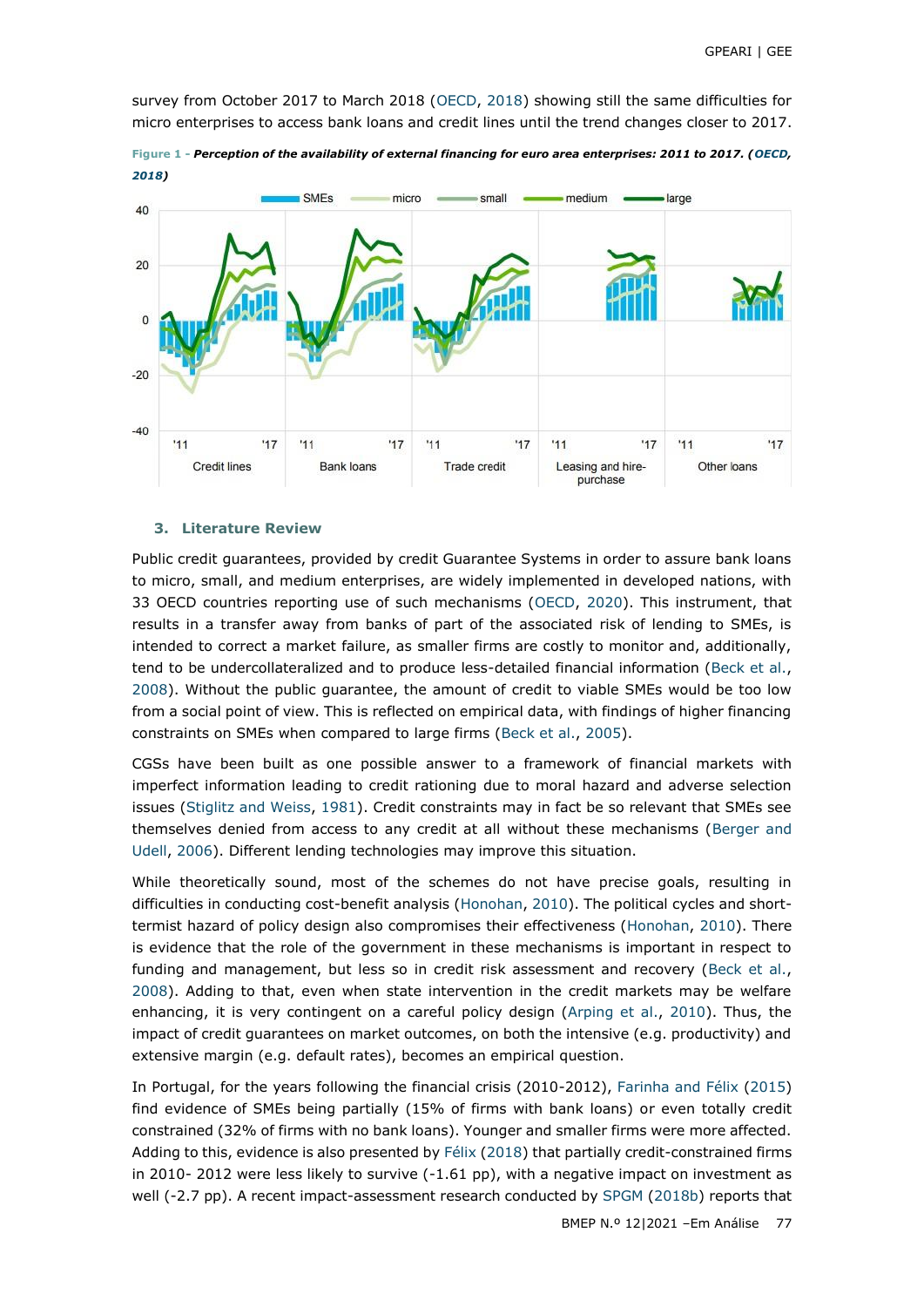firms benefiting from the mutual guarantees policy show improvements in total investment rates  $(+7.5 \text{ pp})$ , export rates  $(+0.14 \text{ pp})$ , job creation  $(+0.6 \text{ pp})$  and survival rates  $(+17 \text{ to}$ +19 pp). The use of these guarantees also lowers the cost of debt to the median firm (-0.57 pp). Spain follows the same trend, with reports of increased productivity, higher added value per employee, and higher financial resources [\(Garcia-Tabuenca and Crespo-Espert, 2010\)](#page-13-7).

In Italy, earlier research points toward positive results in limiting default rates, attributed to well-focused policy design that eases credit rationing for the SMEs that need it the most [\(Zecchini](#page-14-2) [and Ventura, 2009\)](#page-14-2). More recent research, however, finds no positive impacts of the implemented schemes, except for a change in the debt structure. Increased probability of default is found, which may be linked to the fact that the policy failed to reach creditconstrained firms ([D'Ignazio and](#page-13-8) [Menon, 2020\)](#page-13-8). The same applies for France: the firms targeted by credit guarantee policies are more likely to default [\(Lelarge et al., 2010\)](#page-13-9).

For South Korea, [Oh et al. \(2009\)](#page-13-10) found that the credit guarantee policy in place affected positively the growth of sales, employment, wage levels and survival rate of participant firms. On the other hand, participant firms have lower productivity, and that fact does not change over time, with the authors recognizing that the Schumpeterian process of creative destruction is disrupted by the policy.

The empirical research results are not always consistent, perhaps indicative of the importance of proper policy design and of accounting for country-specific characteristics.

While most of the defense for CGSs comes from positive financial additionality, a closer look at economic additionality is necessary, through the outcome variables mentioned in the introduc- tion.*"Improvement of firms' financing terms is not an end in itself, it is expected to lead to improved economic performance."* [\(SPGM, 2018b\)](#page-14-0).

## **4. Policy Definition and Framework**

The Portuguese Mutual Guarantee System was formed in 1994, as SPGM was founded. It served as a pilot test to the relevance of a CGS in Portugal. SPGM eventually branched out into four Mutual Guarantee Societies (MGS) – Norgarante, Lisgarante, Garval (regional) and Agrogarante (not regional; exclusively dedicated to the agriculture and forestry sector). It became especially relevant after the 2008 financial crisis. SPGM is the main guarantee provider in Portugal, although others do exist.

These MGSs oversee access to guarantees, risk assessment and management, and interact with both local business and the banking system in their designed regions/sectors.

SPGM evolved from being a direct intervenient to becoming a holding company of the four MGSs, also managing the Mutual Counter-Guarantee Fund (MCGF), which reduces the risk incurred by the MGSs through public funding that ensures a counter-guarantee of 50% of the capital debt. SPGM also has a supportive role in promoting the guarantees system and provides shared services (e.g., legal aid, business counselling) as support to the four MGSs.

The eligibility criteria<sup>3</sup> for access to guarantees provision for SMEs, or firms that are not SMEs by definition but have a turnover equal to or lesser than €150 M and are not part of business groups whose consolidated revenue is over €200 M, are as follows:

- •Present a positive net worth in the most recent approved balance sheet;
- •Have no unsolved incidents with the banking system at the time of the emission of the agreement between both parties;

 $\overline{a}$ 

<sup>&</sup>lt;sup>3</sup> The full document can be found in [SPGM](#page-14-3)'s webpage (SPGM, [2018a](#page-14-3)). The document available only details the 2018 program, but the conditions were identical in the years of our analysis.

<sup>78</sup> BMEP N.º 12|2021 – Em Análise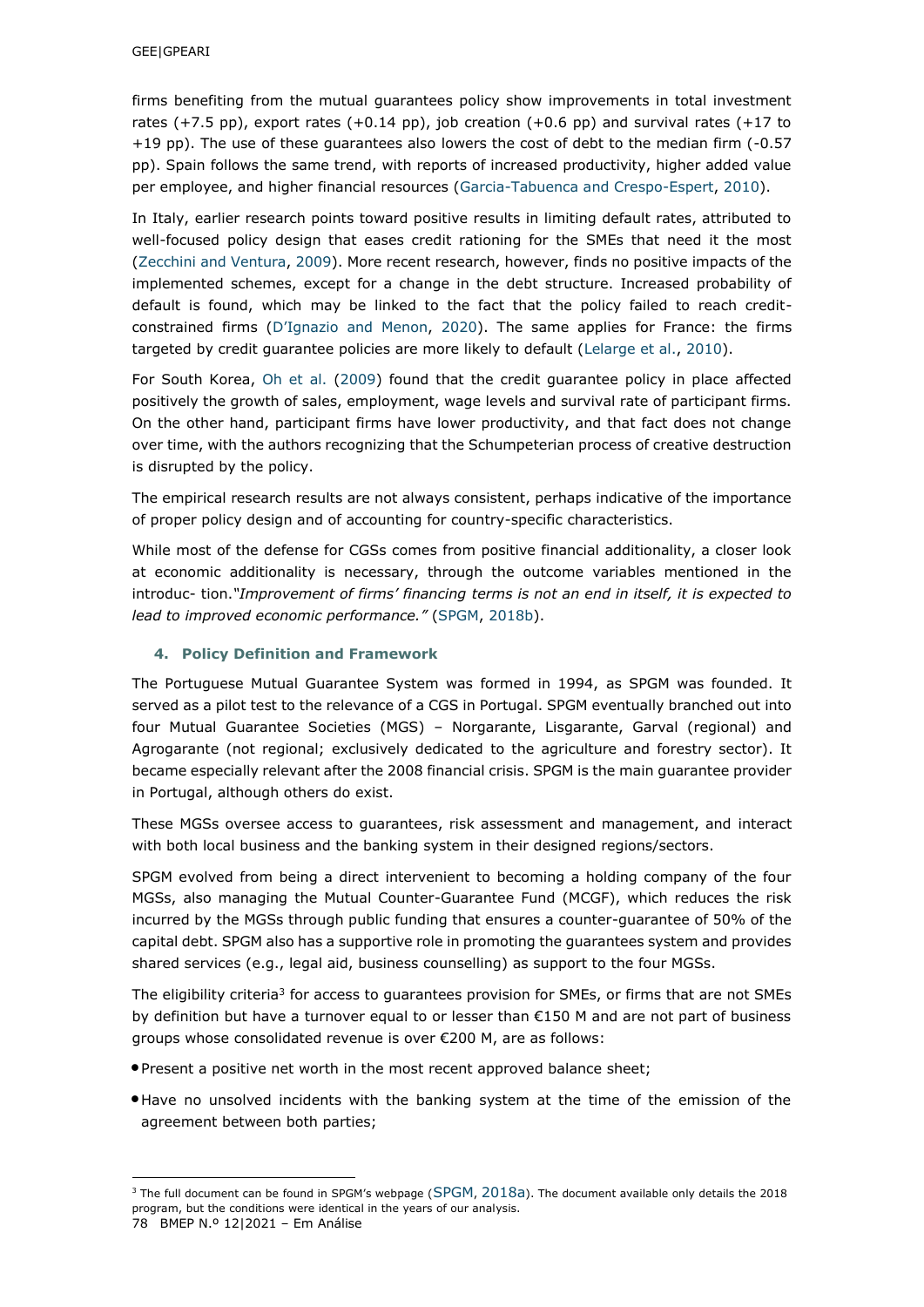•Have a regularized situation with the banking system, Fiscal Administration and Social Security.

Applying firms must also provide access to all relevant information for the correct evaluation of the operation in terms of risk classification (solvency ratio, leverage ratio, amount of revenues of the firm). The firms are subject to a double financial screening: by the banking institution granting the loan, and the MGS that provides the collateral to ensure the loan.

Firms that gain access to the provision of guarantees must also acquire MGS stock, in a value equal to 2% of the guarantee value (this constitutes the mutualization aspect). This stock can only be sold after the relationship between the two parties is terminated [\(SPGM, 2018a\)](#page-14-3).

### **5. Data Description**

-

Microdata on firms was obtained using the Portuguese Simplified Corporate Information Survey (Informação Empresarial Simplificada, IES), provided by Bank of Portugal's Microdata Investigation Laboratory [\(BPLIM, 2020\)](#page-12-6). This dataset contains detailed balance-sheet data, as well as profit and loss data on all of Portugal's non-financial firms. The years considered for analysis range from 2007 to 2018.

Information about public credit guarantees was provided by the Credit Register Central (Central de Registo de Crédito - CRC) of Bank of Portugal [\(BPLIM,](#page-12-7) [2019\)](#page-12-7). It provides information on current outstanding public guarantees for 2014, 2015, 2016 and 2017.<sup>4</sup>

In the context of the limitations of our data, a firm is considered treated, i.e., benefiting from public guarantees, if it has an outstanding guarantee in any year between 2014 and 2017.<sup>5</sup> Since credit guarantee programs usually last more than one year, it is likely that companies that have outstanding guarantees in more than one year present this characteristic precisely due to the policy we are analysing. With this key assumption, we have 453 treated firms. However, precautions were taken to ensure that this method is not a major problem. As [SPGM](#page-14-0)  [\(2018b\)](#page-14-0) writes, *"The Portuguese Mutual Guarantee System (…) gained a more prominent status with the 2008 financial crisis, (…). After an incremental development during the first half of its existence, the crises years witnessed an exponential growth in the activity of the system, reaching record highs in 2009 and 2010."* To guarantee that our treated firms were not treated in the period of matching, we go the farthest back possible, to 2007, and perform our match there. This is the furthest back in time we can go with available data, and as such it should provide an adequate way of matching. It is highly unlikely, taking into consideration the quote above, that most of the treatment group firms were treated in 2007. This year also has the added bonus of being prior to the Great Recession, preventing any further distortions introduced by the event.

We follow a production function approach and thus the study of the impact of the credit guarantee system is conducted on eight outcome variables: financial additionality (credit), total assets, fixed assets (capital), labor productivity, total factor productivity, employment (labor), wages, and EBITDA (profitability). Our analysis is performed on the additionality of the respective variables. We do not have access to information on which firms were eligible to the policy but were denied by SPGM. Therefore, we must build a control group from observational data. Given that we have access to the entire population of Portuguese firms, we restrict the database following various criteria.

<sup>4</sup> Ideally, data on when the guarantees were originally granted would be most relevant for the analysis, but this information was not available.

<sup>&</sup>lt;sup>5</sup> The reason to join firms treated on different years is derived from our inability to know exactly when the quarantees were issued. Secondly, there are not enough treated companies in one year that were not treated on the year before, from 2014 to 2017, to achieve desirable statistical power.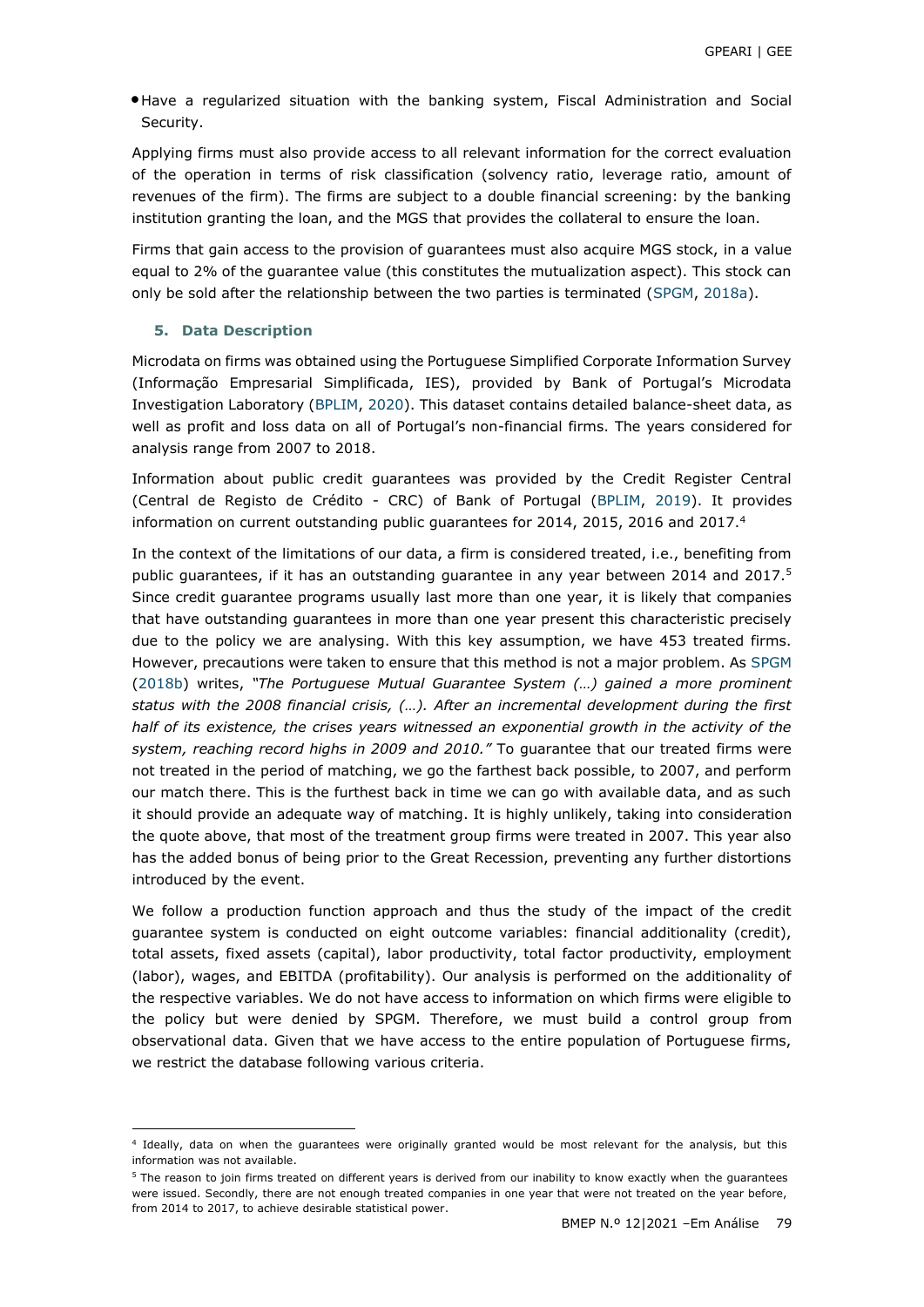First, given that the focus of our analysis is on SMEs, we exclude Large eligible firms (i.e., those with turnover below 150 000 000 euros), and all other Large firms (not eligible). SMEs that later progressed into being Large were not excluded– as it is entirely possible that the policy will affect dimension. Another criterion for policy eligibility is having a positive net result in the year prior to application, and thus we exclude firms making a loss in any of the years from 2013 to 2016.<sup>6</sup> A third criterion requires firms not having overdue bank debt registered in the year of the application, but we could not request this information in time.

Firms belonging to the autonomous regions of Açores and Madeira are also excluded, as different policies exist for those regions. There are also firms that reported activity in the financial sector or public administration. These are excluded since the policy targets only nonfinancial SMEs of the private sector. Only firms in operation, with positive assets, sales, and with at least three paid employees in at least one year are kept in the sample.

Several variables are used for a parsimonious look at firm observed heterogeneity. The firm's economic performance is accounted by labor productivity [\(Gouveia,](#page-13-11) [2019\)](#page-13-11), total factor productivity<sup>7</sup> [\(Levinsohn and Petrin, 2003\)](#page-13-12), investment, turnover, employment through EFTW (Equivalent Full-Time Workers), fixed assets, total assets, and wages. Equally important for characterization are the following variables: EBITDA, debt-to-asset ratio, firm sector of activity (using the portuguese code for sectoral activity - *CAE*), firm age, ability to provide collateral, leverage, existence of credit, and share of long-term credit.<sup>8</sup>

On the following page, we provide descriptive statistics on the treated and untreated firms for the year of 2007. A very important point shown in the table is that since we match for 2007 (as explained below), we have between 339 and 359 firms being analyzed, depending on the outcome variable. The exception is the analysis of financial additionality, which will be restricted to 148 firms.

 $\overline{a}$ 

<sup>6</sup> We do not have access to when the guarantee was provided, but in our framework we consider this a safe and sound proxy.

 $7$  The estimation of total factor productivity by the Levinsohn and Petrin method is implemented in STATA with the help of the -prodest- software by [Rovigatti and Mollisi](#page-13-13) ([2018](#page-13-13)).

<sup>8</sup> Definitions for constructed variables (such as labor productivity, Total Factor Productivity, *EFTW*, or ratios) can be found on Appendix I.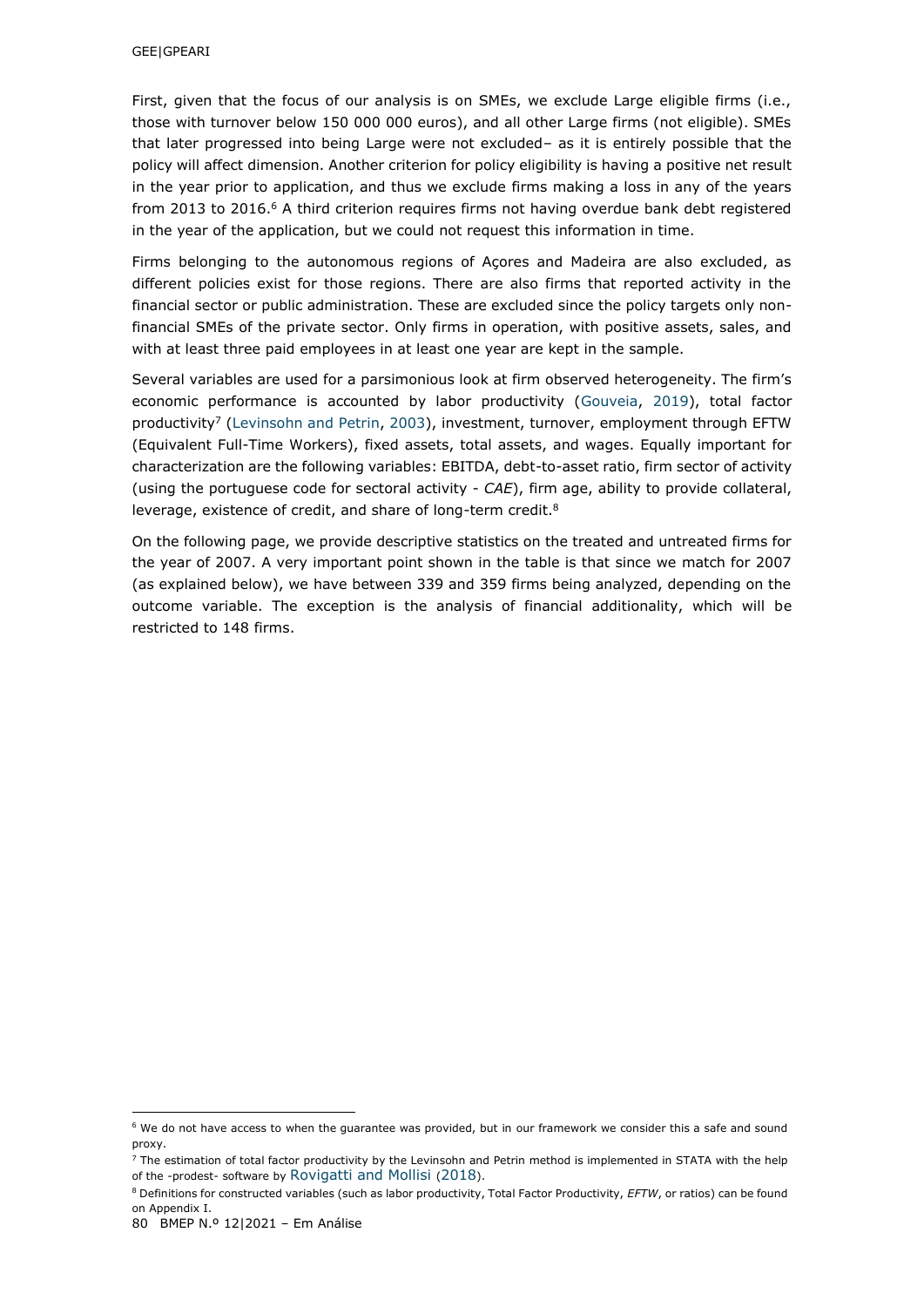|                                                | Table 1: Descriptive Statistics - 2007 |           |          |        |                |                |      |     |      |          |        |                |                |      |
|------------------------------------------------|----------------------------------------|-----------|----------|--------|----------------|----------------|------|-----|------|----------|--------|----------------|----------------|------|
|                                                |                                        | Untreated |          |        |                |                |      |     |      | Treated  |        |                |                |      |
|                                                | N                                      | Mean      | Std. Dev | Q1     | Q <sub>2</sub> | Q <sub>3</sub> | P95  | N   | Mean | Std. Dev | Q1     | Q <sub>2</sub> | Q <sub>3</sub> | P95  |
| Debt                                           | 30345                                  | 11.2      | 1.9      | 10.1   | 11.2           | 12.4           | 14.3 | 148 | 11.8 | 1.6      | 10.6   | 11.8           | 13.1           | 14.4 |
| In Total Assets                                | 102746                                 | 12.3      | 1.7      | 11.3   | 12.3           | 13.3           | 15.1 | 359 | 13.4 | 1.4      | 12.4   | 13.3           | 14.3           | 15.6 |
| In Fixed Assets                                | 97952                                  | 10.5      | 2.1      | 9.3    | 10.6           | 11.8           | 13.8 | 357 | 11.8 | 1.8      | 10.7   | 11.7           | 13.0           | 14.8 |
| In Labor Productivity                          | 92039                                  | 9.6       | 0.9      | 9.2    | 9.6            | 10.1           | 10.9 | 348 | 9.9  | 0.6      | 9.6    | 9.9            | 10.3           | 10.9 |
| In Total Factor Productivity                   | 94162                                  | 0.4       | 0.0      | 0.4    | 0.4            | 0.5            | 0.5  | 351 | 0.4  | 0.0      | 0.4    | 0.4            | 0.5            | 0.5  |
| In Wages                                       | 92902                                  | 8.7       | 0.7      | 8.3    | 8.7            | 9.1            | 9.8  | 339 | 8.9  | 0.5      | 8.6    | 8.9            | 9.2            | 9.7  |
| In EBITDA                                      | 79977                                  | 10.3      | 1.6      | 9.3    | 10.3           | 11.3           | 13.0 | 344 | 11.1 | 1.4      | 10.1   | 11.2           | 12.1           | 13.4 |
| Investment                                     | 92128                                  | 145.9     | 19585.4  | $-0.3$ | $-0.1$         | 0.2            | 3.3  | 341 | 5.0  | 56.9     | $-0.1$ | 0.0            | 0.3            | 3.0  |
| In Turnover                                    | 99312                                  | 12.5      | 1.6      | 11.4   | 12.3           | 13.4           | 15.2 | 355 | 13.5 | 1.4      | 12.6   | 13.5           | 14.4           | 15.9 |
| Firm Age                                       | 102986                                 | 18.5      | 13.0     | 10.0   | 16.0           | 24.0           | 42.0 | 359 | 23.3 | 10.5     | 16.0   | 20.0           | 29.0           | 44.0 |
| In bank debt                                   | 102986                                 | 0.8       | 0.4      | 1.0    | 1.0            | 1.0            | 1.0  | 359 | 0.9  | 0.3      | 1.0    | 1.0            | 1.0            | 1.0  |
| Share long-term bank debt                      | 102986                                 | 0.2       | 0.4      | 0.0    | 0.0            | 0.4            | 1.0  | 359 | 0.3  | 0.4      | 0.0    | 0.0            | 0.7            | 1.0  |
| Equivalent Full-Time Work-                     | 102986                                 | 10.7      | 32.4     | 3.0    | 4.5            | 9.0            | 37.0 | 359 | 17.8 | 26.9     | 4.0    | 8.5            | 20.0           | 63.0 |
| Collateral (Tangible As-<br>sets/Total Assets) | 102774                                 | 0.3       | 0.3      | 0.1    | 0.2            | 0.4            | 0.8  | 359 | 0.3  | 0.2      | 0.1    | 0.3            | 0.4            | 0.7  |
| Leverage (Total Debt/Total<br>Assets)          | 102774                                 | 0.4       | 0.3      | 0.0    | 0.2            | 0.4            | 1.0  | 359 | 0.2  | 0.2      | 0.1    | 0.2            | 0.4            | 0.6  |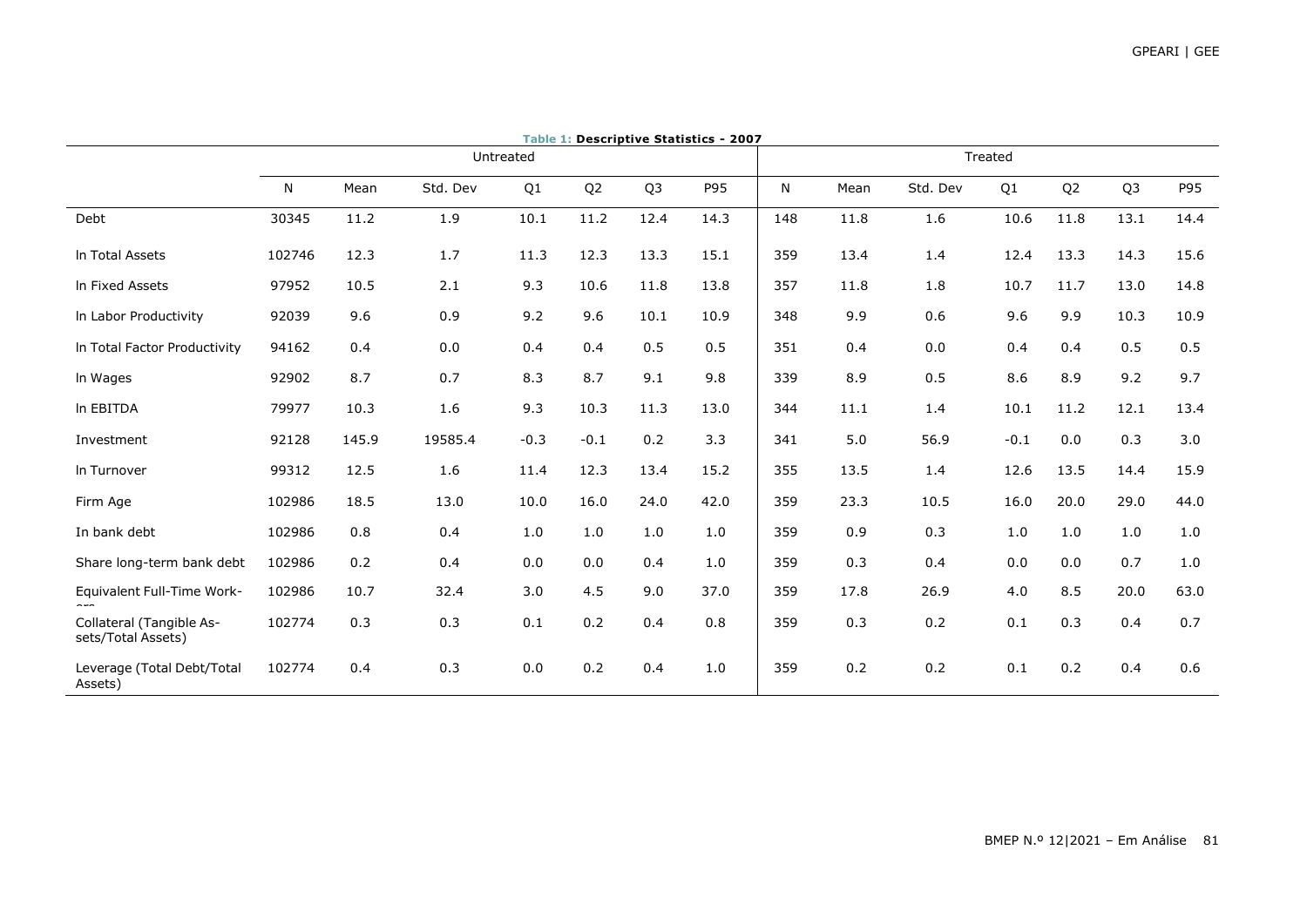### **6. Methodology**

The absence of experimental data does not invalidate, with the available statistical methods, that a robust control group is synthetically built that allows us to infer causal effects. The wealth of data in our databases, which includes information for the entire population of firms in Portugal, is particularly well suited for the task. With this in mind, we seek a synthetic control group that allows us to make high-quality causal estimations and eases concerns about sample selection effects possibly taking place.

We rely on the Propensity Score Matching (PSM) methods proposed by [Rosenbaum and Rubin](#page-13-14) [\(1983\)](#page-13-14) to build a control group and estimate the causal Average Treatment on the Treated effect (ATT). The main idea behind matching estimators is that, conditional on a set of observable covariates *X*, the outcomes for the treated  $(Y^T)$  and control group  $(Y^C)$  are independent from the treatment assignment *T* , and thus the selection effect is no longer present. This is called the Conditional Independence Assumption (CIA; also known as unconfoundedness), and it is the first of two main assumptions necessary for employing matching techniques. It can be written as follows:

$$
(Y^T, Y^C) \perp T \mid X(1)
$$

It is a strong assumption as it relies on the idea that unobserved selection is small or nonexistent. It is more credible when there is a large set of data and preprogram data, which is the case in our setting; and when robustness tests can be performed to lend credibility to the hypothesis that the hidden selection is not a concern.

The second assumption is Common Support: there must be enough comparison observations (i.e., untreated) that are a close match on observed characteristics to the treated observations, to ensure a substantial overlap of propensity score distributions:

$$
0 < P \, (T = 1 | X) < 1 \, (2)
$$

[Smith and Todd \(2005\)](#page-14-4) argue that when the goal is, as in the present paper, to estimate the ATT, both assumptions can be relaxed, while still maintaining a high-quality matching. Instead of the aforementioned CIA, we can build on:

$$
Y^c \perp T \mid X(3)
$$

And instead of the Common Support assumption we can build on:

$$
Pr(T = 1 | X) < 1 (4)
$$

With this in mind, the ATT can be theoretically written as:

$$
ATT = E[Y^{T} - Y^{C} | T = 1]
$$
 (5)

As such, the ATT will correspond to the mean difference in outcome between the average treatment effect on the treated and the average treatment effect on the untreated.

An essential part for estimating the ATT is matching, which we conduct based on estimated propensity scores. The Propensity Score is an estimate of the probability of a subject/observation to be treated,  $(T_i = 1)$ , as a function of the chosen covariates *X*. P represents the propensity score:

$$
P = P(X) = Pr[T = 1 | X] (6)
$$

A crucial part of this, is that matching must satisfy the balancing property *T* ⊥ *X* | *P* (*X*). If it is satisfied, it means that, regardless of treatment status, observations with the same propensity score have equal distributions both on observed and unobserved characteristics. If this is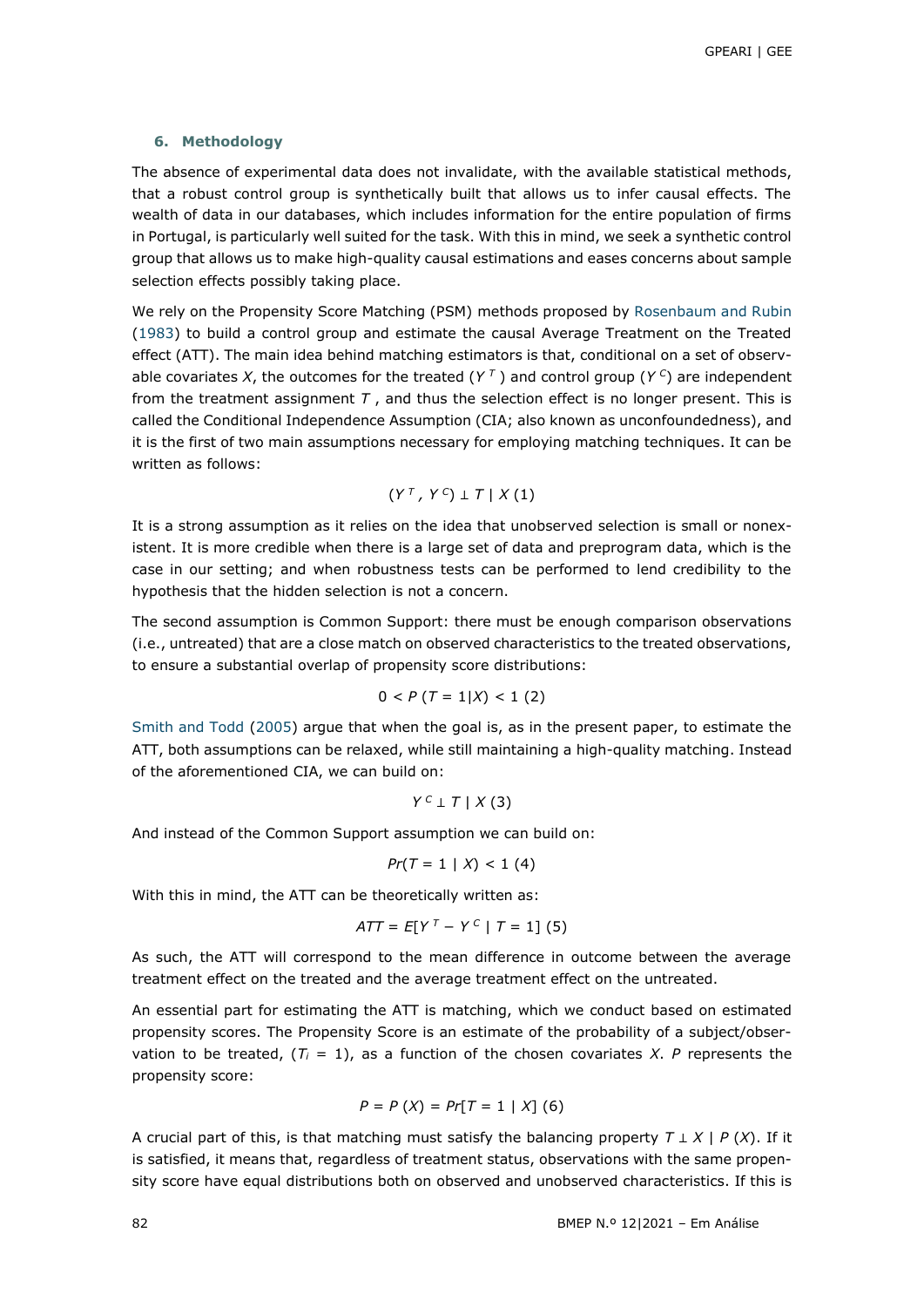valid, then assignment to treatment can be considered random. We conduct balancing tests on Section 7 to confirm this.

Taking all of the above into account, the ATT is calculated by comparing the outcome of a treated unit with the outcome of an untreated unit with the same propensity score. It can be rewritten as follows:

$$
ATT = E_{P(X)|T=1}(E[Y^T | T=1, P(Y^T)] - E[Y^C | T=0, P(Y^C)]) (7)
$$

The Propensity Score can be estimated using Maximum Likelihood Estimators: logit or probit, after choosing the *X* covariates that are deemed most relevant. We use the logit estimator, since it is easier to compute and saves computational processing time. The logistic function is describedas follows:

And the probability function:

$$
F(X) = \frac{\exp(X)}{1 + \exp(X)}\tag{8}
$$

And the probability function:

$$
P(T = 1 | X) = \frac{1}{1 + \exp(-(\alpha + \beta X))}
$$
 (9)

There is no guide or mechanical formula to choose what the most relevant covariates are – they are context specific. We choose covariates following previous literature, also keeping in mind the relevant outcomes we study. Also, the covariates *X* are not necessarily the same for every outcome variable, as noted by [Dehejia \(2005\)](#page-13-15). On our work, however, we are able to keep a strong consistency, with few changes in covariates for estimating propensity scores on different outcomes. In practical terms, we match on ability to provide collateral, share of longterm debt, firm age, firm sector of activity as defined by the CAE, and debt-to-asset ratio<sup>1</sup>.

There are several matching techniques that can be used to match treated and untreated observations. We are utilizing Propensity Score Matching on nearest-neighbor<sup>2</sup>. Based on the propensity score generated through the logistic distribution, this method searches for the untreated observation with the closest propensity score to the treated observation, forming a "pair" between them. It is one of the most frequently used methods in the literature. There is, however, a caveat: it might be that the untreated "nearest-neighbor" is still very far away in terms of propensity score to the treated observation. This may result in poor matches. To avoid this, we use a caliper together with the nearest-neighbor option, which defines the maximum threshold of difference between propensity scores for two observations to be considered a match. In our specific case, we use a caliper of 0.001. This forces the propensity scores for matched observations to be different from one another by no more than 0.001. We also match with replacement: this means that one untreated observation may be used as a match to more than one treated observation, if it is the case that it also has the closest propensity score to that second treated observation. This may imply that a higher number of untreated observations are dropped, but since we have a very large dataset of untreated observations, we are not concerned by this. Additionally, we impose common support by dropping treated observations with a propensity score higher than the maximum or less than the minimum of the propensity score for untreated observations. Finally, we match on "ties" as well: if there are two or more untreated observations that have identical propensity score to a treated observation, they are used in addition to the nearest neighbor.

As we use a two-step estimation process, first the logit model and then the ATT coefficient estimation, our standard error estimates should take into account the variance attributable to

 $\overline{a}$ 

<sup>&</sup>lt;sup>1</sup> Debt-to-asset ratio is the only covariate that is not present in all matching procedures.

<sup>&</sup>lt;sup>2</sup> The only exception to this method is on the credit outcome variable. As a lot of our treated firms did not have any credit in 2007, we lose many treatment-group observations, and thus, lose statistical power. We match on 2 nearestneighbors to overcome this issue.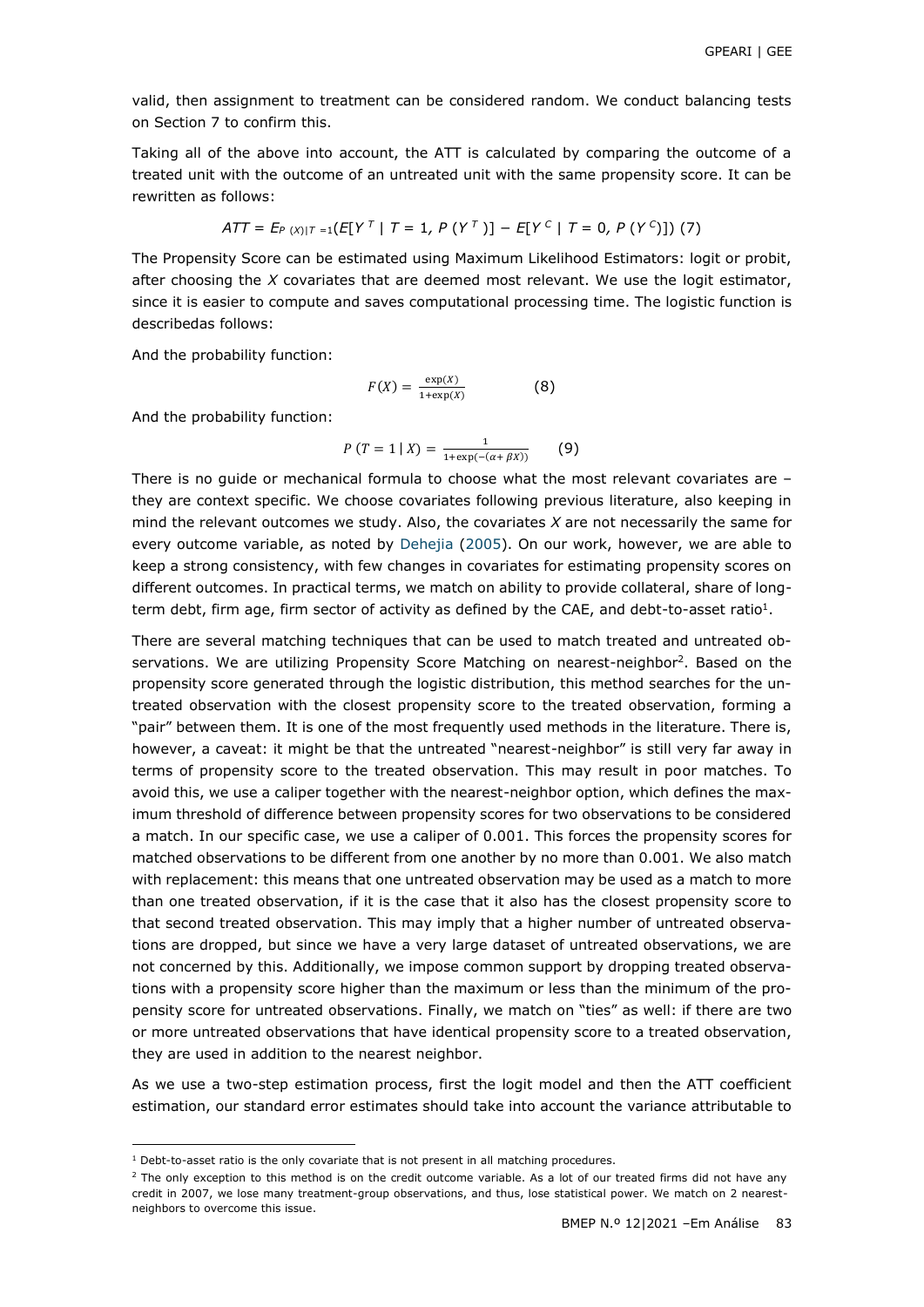both steps, as well as the common support imposition. However, when going through our estimations, theoretically we may end up with bad approximations to the true variation of the estimator. A solution often used is bootstrapping: initially proposed by [Efron and Tibshirani](#page-13-16)  [\(1994\)](#page-13-16), it consists in drawing random sub-samples from the initial sample and reestimating standard errors with each sub-sample. However, bootstrapping has never been proved to be valid in this context, and it is becoming increasingly debatable [\(Abadie and Imbens, 2008\)](#page-12-8). Given this, instead of bootstrapping we follow Abadie and Imbens (2006) and calculate heteroskedasticity-consistent analytical standard errors.<sup>3</sup>

The practical implementation of this process is done through STATA, utilizing the -psmatch2 software by [Leuven and Sianesi \(2003\)](#page-13-17). It offers many options together with a range of robustness checks that are important to validate our process.

### **7. Robustness Checks for assessing matching process quality**

These checks are intended to validate our methodology. First, we check the balancing of our covariates' means through a two sample t-test. For good balancing, and thus a robust control group, the t-test between the covariates' means of the treated and control group after matching should show no statistically significant differences [\(Rosenbaum and Rubin, 1985\)](#page-13-18). After conducting this test, we can verify on Appendix III that the covariates are well-balanced for most outcomes, with notably few exceptions.

[Austin \(2009\)](#page-12-9) indicates that the variance ratio of covariates for treated and control groups is an additional indicator of good balancing, if the variance ratios are within the 2.5th and 97.5<sup>th</sup> percentiles. This can also be found on Appendix III, and it is true for the majority of the covariates for each outcome variable.<sup>4</sup>

Another alternative is suggested by [Sianesi \(2004\)](#page-14-5) indicating that if we have a high-quality matching, the pseudo-*R*<sup>2</sup> after matching should be lower than the pseudo-*R*<sup>2</sup> obtained from the original logit estimation. This is true for all of our outcome estimations, with the pseudo- $R<sup>2</sup>$  falling considerably in all of our results.

Finally, [Rubin \(2001](#page-14-6)) proposes "Rubin's B": *"the absolute standardized difference of the means of the linear index of the propensity score in the treated and (matched) non-treated group"*  and "Rubin's R": *"the ratio of treated to (matched) non-treated variances of the propensity score index"*. The recommendation is that the B is below 25 and the R between 0.5 and 2, in order to conclude that the matched samples are sufficiently balanced [\(Leuven and Sianesi,](#page-13-17) [2003](#page-13-17)). This is verified for all estimation outcomes except for wages on Rubin's B, which is just barely outside the proposed interval.

On Appendix IV we change matching options, from the propensity score matching on nearest neighbor to the propensity score matching on 5 nearest neighbors. Also, we try the no replacement option. We recognize the change in magnitudes and statistical significance for some results, however this is a common inconvenience when changing matching methods. For even more credible analysis, we utilize propensity score matching with radius matching, with two different calipers  $(0.001$  and  $0.00001$ <sup>5</sup>. Finally, we also use an alternate package, -teffects psmatch-, in order to verify our results are in fact consistent. This package has the advantage of directly computing standard errors taking into account that the propensity scores are estimated.

-

<sup>&</sup>lt;sup>3</sup> Despite this, bootstrapped results are presented in Appendix II for completeness.

<sup>4</sup> There are a few exceptions where the variance ratio falls outside the proposed interval by the literature. However, we verified that the covariates scoring outside the interval actually help balance the remaining ones, and that is the reason for not dropping them from the matching process.

<sup>5</sup> [Abadie and Imbens](#page-12-8) ([2008](#page-12-8))'s criticism of bootstrapping processes also applies for radius matching. Thus, we also perform these estimations using their correction for the standard errors.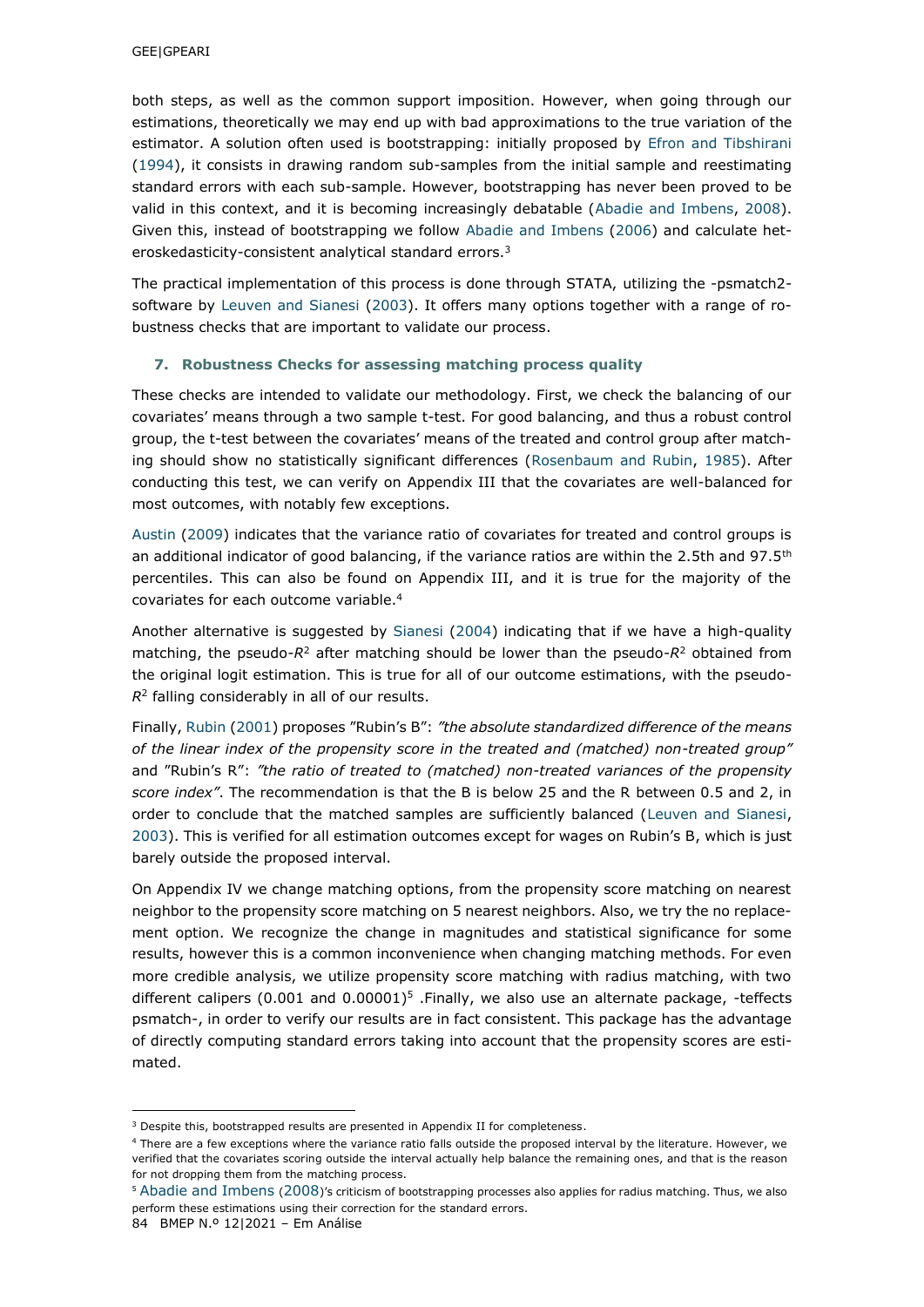All in all, our estimation procedures pass the broad majority of these tests. The bulk of our robustness checks lend credibility to the affirmation that the matching procedure was effective, and that our results are valid.

### **8. Results**

-

|                                  |            | <b>Table 2: Results</b> |          |                     |
|----------------------------------|------------|-------------------------|----------|---------------------|
|                                  | <b>ATT</b> | <b>Std. Error</b>       | T - stat | 95% Conf. Interval  |
| <b>Total Assets</b>              | $0.1097**$ | 0.0411                  | 2.67     | [0.0290, 0.1903]    |
| <b>Fixed Assets</b>              | $0.0986*$  | 0.0495                  | 2.35     | [0.0161, 0.1811]    |
| Labor Productivity               | $-0.0734+$ | 0.0430                  | $-1.71$  | $[-0.1576, 0.011]$  |
| <b>Total Factor Productivity</b> | 0.0021     | 0.0025                  | 0.85     | $[-0.0028, 0.0070]$ |
| Employment                       | $0.0779*$  | 0.0394                  | 1.98     | [0.0007, 0.1551]    |
| Wages                            | $-0.0214$  | 0.0334                  | $-0.64$  | $[-0.0869, 0.0441]$ |
| <b>EBITDA</b>                    | $-0.0805$  | 0.0759                  | $-1.06$  | $[-0.2292, 0.0683]$ |
|                                  |            |                         |          |                     |

+ p *<*0.10, \* p *<*0.05, \*\* p *<*0.01, \*\*\* p *<*0.001

The outcomes of interest analyzed are eight: the impact on credit, labor productivity as defined by [Gouveia \(2019\)](#page-13-11), Total Factor Productivity as defined by [Levinsohn and Petrin \(2003\)](#page-13-12), fixed assets, total assets, employment, wages, and EBITDA. For all outcomes, we focus on the ATT growth rate change in percentual points - we define each outcome variable as the difference between the natural logarithm of the variable between 2018 and 2013 (e.g., Credit  $=$ ln(Credit2018) − ln(Credit2013)). The results are presented in Table 2.

It is important to mention that, out of the 453 treated firms available<sup>6</sup>, 432 are micro or small firms, with only 21 being medium or large. Since we are looking at the average treatment effect on the treated, this information will be important in understanding the results.

Starting by credit, we find statistically significant evidence of an increase in the growth rate of obtained credit of 20 pp. This result goes in line with what would be expected: treated firms have access to more credit. Also, we argue that there may be one other mechanism helping treated firms obtain credit: treated firms undergo thorough assessment by SPGM, and when they receive access to the credit guarantee they are signaled to all of the banking system as relatively safer than their untreated counterparts. What this means is that aside from the direct effect of the financial additionality these firms enjoy, an indirect effect of positive signalling contributes to making it relatively easier for them to find financing in future occasions that are independent from the treatment program. This is an educated guess at a possible mechanism, but we do not prove this in our analysis.

Total assets growth rate for treated firms increases on average 11 pp. Given the increase in credit, it is logical to see an increase in the acquisition of total assets by the treated firms.

Fixed assets are positively affected as well. We find an increase in the growth of fixed assets compared to control group firms of about 10 pp. The result is statistically significant, and it follows closely the change in growth rate for total assets.

Turning to labor productivity, we see a decrease on the treated group of 7 pp. The negative coefficient had us question the results. Thus, we checked the results for the average treatment

<sup>6</sup> This number reports to the total treated firms we dispose in our database in 2018, and not the 2007 total. They differ because in 2007 some firms that are in our treatment database did not exist yet, or because they have missing values on the outcome variables. This has been highlighted in the Data Description section, where we present the total number in 2007 as being around 350, depending on the outcome variable.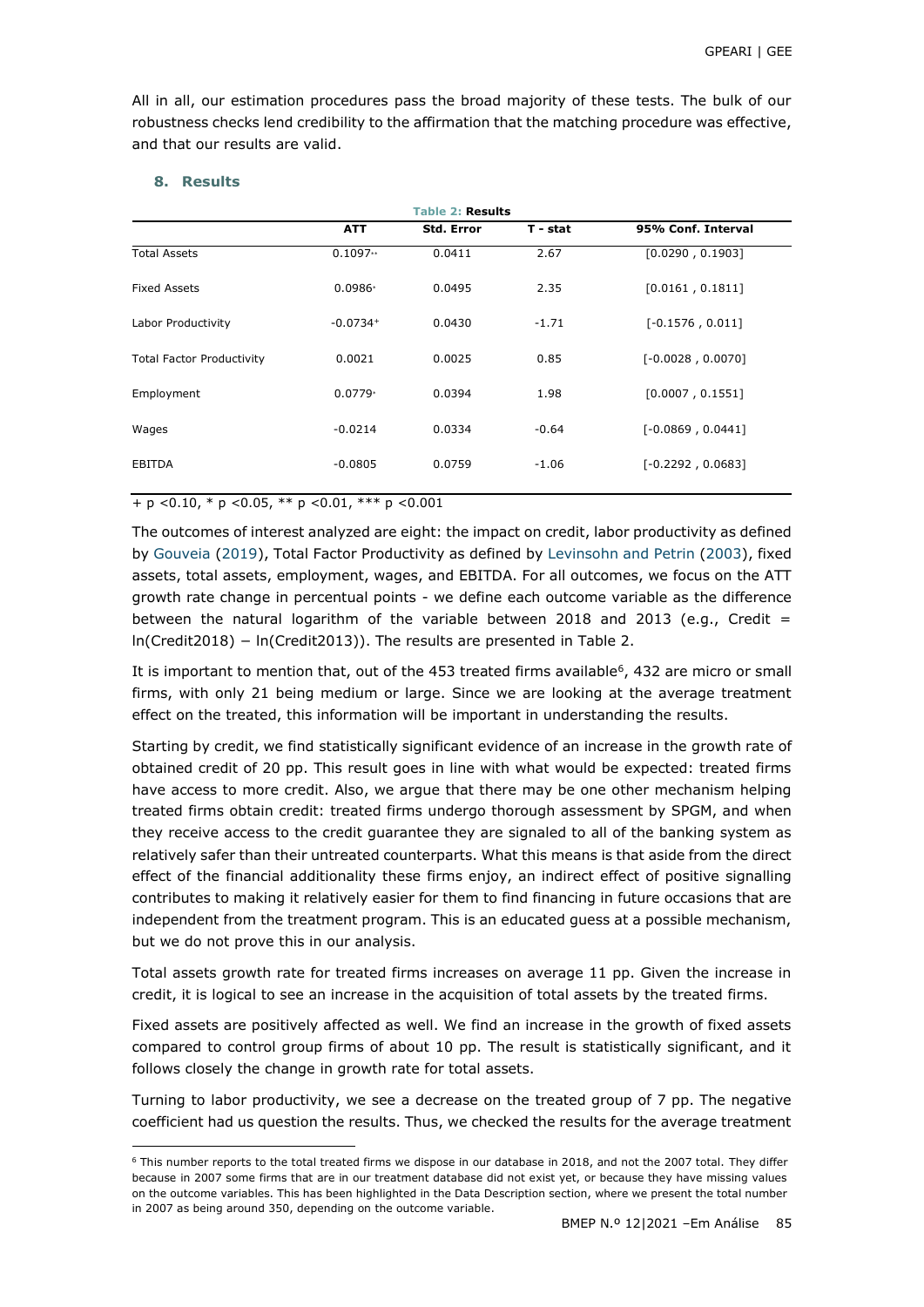effect, and the average treatment effect of the untreated, and it turns out both are also negative.

This provides clues that suggest the existence of downward drivers of Portugal's labor productivity not related to the program being analysed. This will be discussed in the conclusion section.

As for Total Factor Productivity growth ratio, the ATT coefficient is positive, but it is not statistically significant. Since productivity measures are some of the most important economic outcomes, finding negative impact on labor productivity and no impact on total factor productivity is a concern to keep in mind. As mentioned in the literature review in citing [Oh et al. \(2009\)](#page-13-10), the policy may be impairing the process of creative destruction.

Employment manifests a statistically significant increase of 8 pp for the treated firms. This policy, thus, leads to extra job creation.

The growth rate of the wages of employees are not affected by the program. This is coherent with our findings that labor productivity is not positively impacted on firms that receive the policy.

The earnings before interest, taxes, depreciations and amortizations - EBITDA - present no statistically significant increase, and a negative coefficient: -8 pp.

As a concluding note, we make a remark on the magnitude of our estimates, going back to the second paragraph of this section. We are looking mostly at firms of very small dimension, where apparently small variations in absolute totals translate into high relative changes.

## **9. Conclusion**

The attribution of public credit guarantees to SMEs increased greatly after the Great Recession (2008-2009) and the sovereign debt crisis (2011-2013). Seen as a way of preventing credit rationing to SMEs, the focus on the evaluation of such policies is often the financial additionality. This paper mainly analyzed the economic additionality of the policy and the conclusions are mixed - mimicking available literature for other countries. On the one hand, there is a positive impact on access to credit (i.e., there is financial additionality), total assets, fixed assets and job creation. There seems to be a negative effect on labor productivity. On the other hand, the policy is not effective in impacting the growth rate of total factor productivity, wages, and EBITDA. Looking back at the literature review, our results are closer to the evidence from countries like Italy, France, or South Korea, than the results found for Spain or Portugal.

Our data has limitations that we have highlighted over our work. We do not have information to determine exactly when the credit guarantee was attributed, so we develop a method to overcome this, by estimating propensity scores for firms in 2007 and matching them in that same year. Since [SPGM \(2018b\)](#page-14-0) itself describes that the credit guarantee attributions only became truly relevant after the 2008-09 period, this seems like a relatively safe identification strategy for us.

Adding to this, we trust our point estimates, but must recognize that our confidence intervals are considerably large - a result stemming from having a relatively small number of treated firms available to work with, and also of employing a quantitative analysis strategy that relies on two-step estimations.

Here, we will discuss our results at a 10% significance level. We find that treated firms grow on assets and create more employment. They show no signs of growing on productivity. The report by [OECD \(2019\)](#page-13-19) provides a deep analysis into the issue of productivity. It details how employment has been rising across OECD countries but mainly in low productivity and low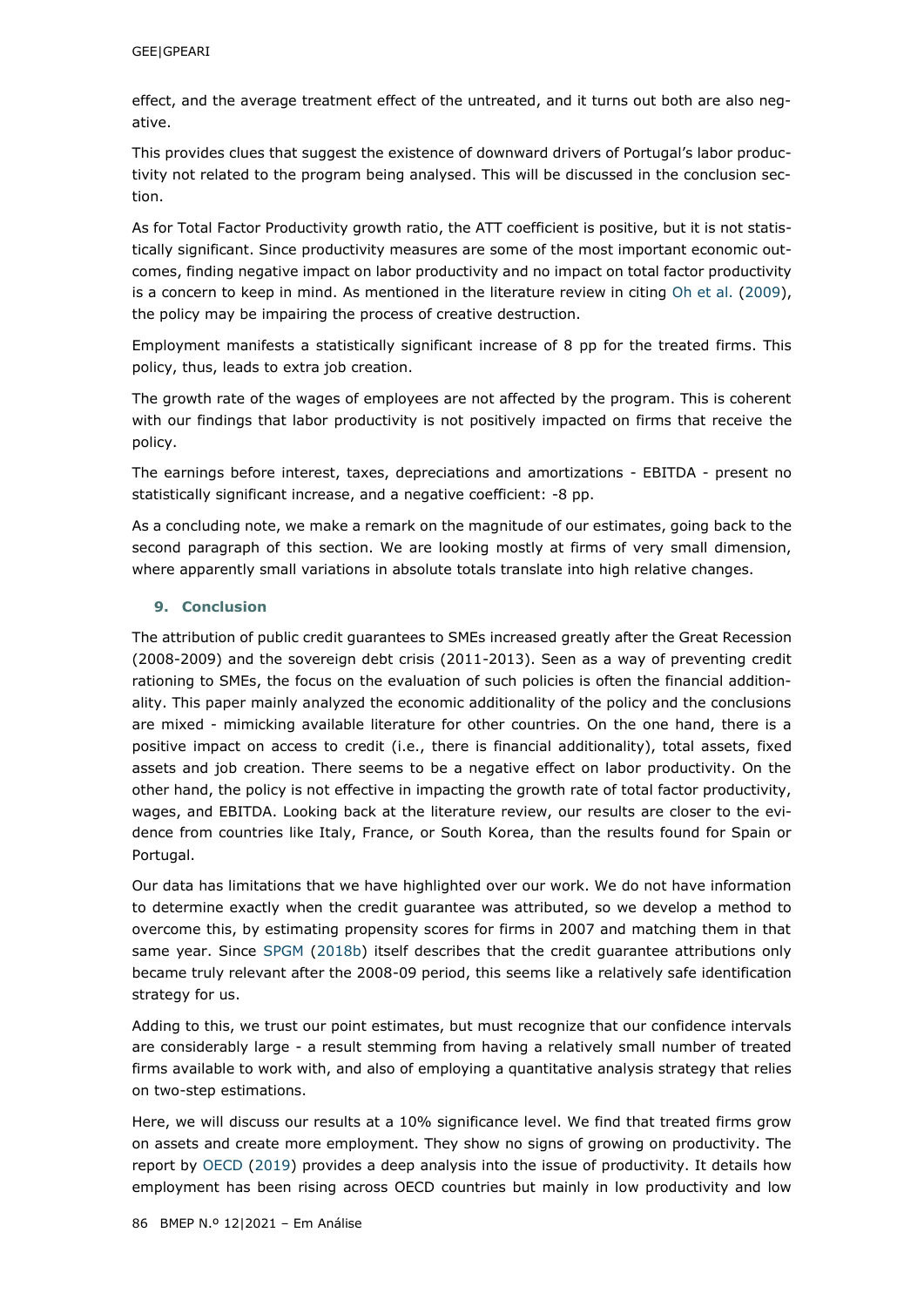wage jobs, bringing with it a decrease in the overall labor productivity. This is even more relevant in our context as we are dealing with mainly micro and small firms. The report also offers detail into Portugal's own situation: the labor productivity growth shows, on average, a decreasing trend from 2010 to 2018 - with barely existent labor productivity growth from 2014 to 2018. For what the OECD defines as *Multifactor Productivity*, it can also be seen that Portugal is stagnant on that measure. The figures that show this can be seen on Appendix V. Although the OECD relies on different methodologies for estimating productivity measures, their findings are similar to ours. And it is worth noting that OECD's findings account for the whole of Portuguese firms - not just SMEs. So, as it stands, this seems to be a structural problem of the Portuguese economy, and not particularly related to the policy at hand.

Is the process of creative destruction being impaired by these policies? Should firms that do not contribute towards overall economic productivity growth and wages growth continue to be supported, even if they create employment? These are questions that future research could address, with a focus on what is most suitable for the overall macroeconomic scenario. Additional research for Portugal is necessary to understand what are the root causes for low-tonone productivity growth, and possible guides for future policy making.

Finally, it becomes clear that an increase in independent policy evaluation is necessary. Access to more complete data on future researches is fundamental for better policy evaluation. Further questions of cost-effectiveness should also be addressed, along with the analysis of default rates of treated firms.

#### **References**

Abadie, A. and G. W. Imbens (2006). Large sample properties of matching estimators for average treatment effects. *econometrica 74*(1), 235–267.

<span id="page-12-8"></span>Abadie, A. and G. W. Imbens (2008). On the failure of the bootstrap for matching estimators.

*Econometrica 76*(6), 1537–1557.

<span id="page-12-5"></span>Arping, S., G. Lóránth, and A. D. Morrison (2010). Public initiatives to support entrepreneurs: Credit guarantees versus co-funding. *Journal of Financial Stability 6*(1), 26–35.

<span id="page-12-9"></span>Austin, P. C. (2009). Balance diagnostics for comparing the distribution of baseline covariates between treatment groups in propensity-score matched samples. *Statistics in medicine 28*(25), 3083–3107.

<span id="page-12-3"></span>Beck, T., A. Demirgüc-Kunt, and V. Maksimovic (2005). Financial and legal constraints to growth: does firm size matter? *The journal of finance 60*(1), 137–177.

<span id="page-12-2"></span>Beck, T., L. F. Klapper, and J. C. Mendoza (2008). The typology of partial credit guarantee funds around the world. *Journal of Financial Stability*, 10–25.

<span id="page-12-4"></span>Berger, A. N. and G. F. Udell (2006). A more complete conceptual framework for SME finance.

*Journal of Banking & Finance 30*(11), 2945–2966.

<span id="page-12-7"></span>BPLIM (2019). Banco de Portugal Microdata Research Laboratory (BPLIM) (2019): Central Credit Responsibility Database - Firm Level Data. Extraction: June 2019. Version: V1. *BANCO DE PORTUGAL. Dataset*. https://doi.org/10.17900/CRC.FRM.Jun2019.V1.

<span id="page-12-6"></span>BPLIM (2020). Banco de Portugal Microdata Research Laboratory (BPLIM) (2020): Central Balance Sheet Harmonized Panel. Extraction: June 2020. Version: V1. *BANCO DE PORTUGAL. Dataset*. https://doi.org/10.17900/CB.CBHP.Jun2020.V1.

<span id="page-12-1"></span><span id="page-12-0"></span>Central de Balanços (2019). Análise setorial das sociedades não financeiras em Portugal — 2018. Comission, E. (2009). Handbook on community rules for State aid to SMEs.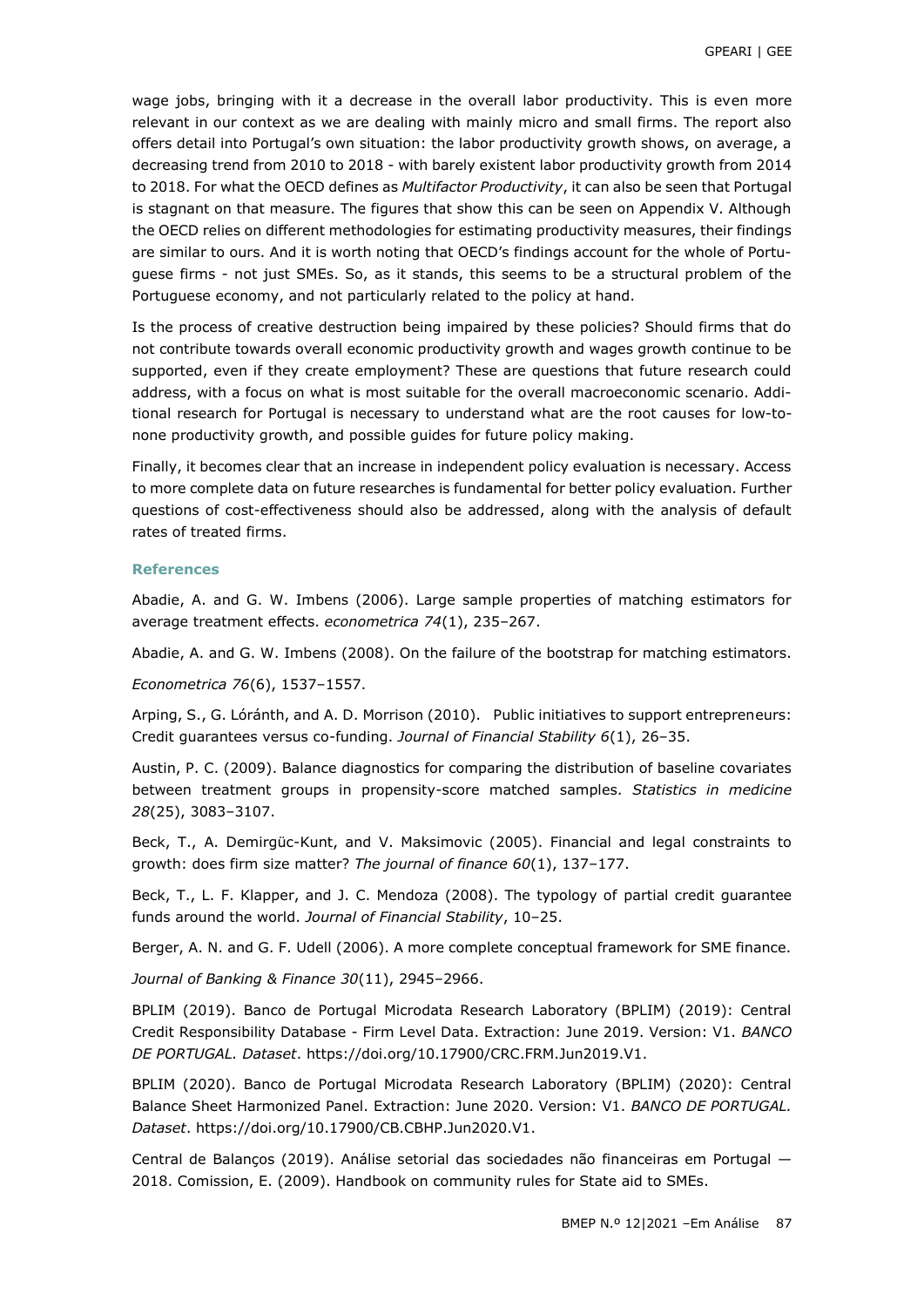<span id="page-13-15"></span>Dehejia, R. (2005). Practical propensity score matching: a reply to Smith and Todd. *Journal of econometrics 125*(1-2), 355–364.

<span id="page-13-8"></span>D'Ignazio, A. and C. Menon (2020). Causal Effect of Credit Guarantees for Small-and Medium-Sized Enterprises: Evidence from Italy. *The Scandinavian Journal of Economics 122*(1), 191– 218.

<span id="page-13-16"></span><span id="page-13-2"></span>Efron, B. and R. J. Tibshirani (1994). *An introduction to the bootstrap*. CRC press. European Commission (2020). User guide to the SME Definition.

<span id="page-13-1"></span>Farinha, L. and S. Félix (2015). Credit rationing for Portuguese SMEs. *Finance Research Letters 14*, 167–177.

<span id="page-13-6"></span>Félix, S. (2018). Borrowing constraints and firm dynamics. *Economic Bulletin and Financial Stability Report Articles and Banco de Portugal Economic Studies July. Bank of Portugal*.

<span id="page-13-7"></span>Garcia-Tabuenca, A. and J. L. Crespo-Espert (2010). Credit guarantees and SME efficiency. *Small Business Economics 35*(1), 113–128.

<span id="page-13-11"></span>Gouveia, A. (2019). Boletim Económico: A economia portuguesa em 2018. pp. 97–117.

<span id="page-13-5"></span>Honohan, P. (2010). Partial credit guarantees: Principles and practice. *Journal of Financial Stability 6*(1), 1–9.

<span id="page-13-20"></span>INE, I. (2007). Classificação portuguesa das atividades económicas Rev. 3. *Lisboa: Instituto Nacional de Estatística, IP*.

<span id="page-13-9"></span>Lelarge, C., D. Sraer, and D. Thesmar (2010). Entrepreneurship and credit constraints: Evidence from a French loan guarantee program. In *International differences in entrepreneurship*, pp. 243–273. University of Chicago Press.

<span id="page-13-17"></span>Leuven, E. and B. Sianesi (2003). PSMATCH2: Stata module to perform full Mahalanobis and propensity score matching, common support graphing, and covariate imbalance testing.

<span id="page-13-12"></span>Levinsohn, J. and A. Petrin (2003). Estimating production functions using inputs to control for unobservables. *The review of economic studies 70*(2), 317–341.

<span id="page-13-3"></span>OECD (2015). Survey on the Access to Finance of Enterprises in the euro area - April to September 2015. pp. 17–26.

<span id="page-13-4"></span>OECD (2018). Survey on the Access to Finance of Enterprises in the euro area - October 2017 to March 2018. pp. 23–34.

<span id="page-13-19"></span>OECD (2019). *OECD Compendium of Productivity Indicators 2019*. https://www.oecdilibrary.org/content/publication/b2774f97-en.

<span id="page-13-0"></span>OECD (2020). Financing SMEs and Entrepreneurs 2020: An OECD Scoreboard. pp. 1–224.

<span id="page-13-10"></span>Oh, I., J.-D. Lee, A. Heshmati, and G.-G. Choi (2009). Evaluation of credit guarantee policy using propensity score matching. *Small Business Economics 33*(3), 335–351.

<span id="page-13-14"></span>Rosenbaum, P. R. and D. B. Rubin (1983). The central role of the propensity score in observational studies for causal effects. *Biometrika 70*(1), 41–55.

<span id="page-13-18"></span>Rosenbaum, P. R. and D. B. Rubin (1985). Constructing a control group using multivariate matched sampling methods that incorporate the propensity score. *The American Statistician 39*(1), 33– 38.

<span id="page-13-13"></span>Rovigatti, G. and V. Mollisi (2018). Theory and practice of total-factor productivity estimation: The control function approach using Stata. *The Stata Journal 18*(3), 618–662.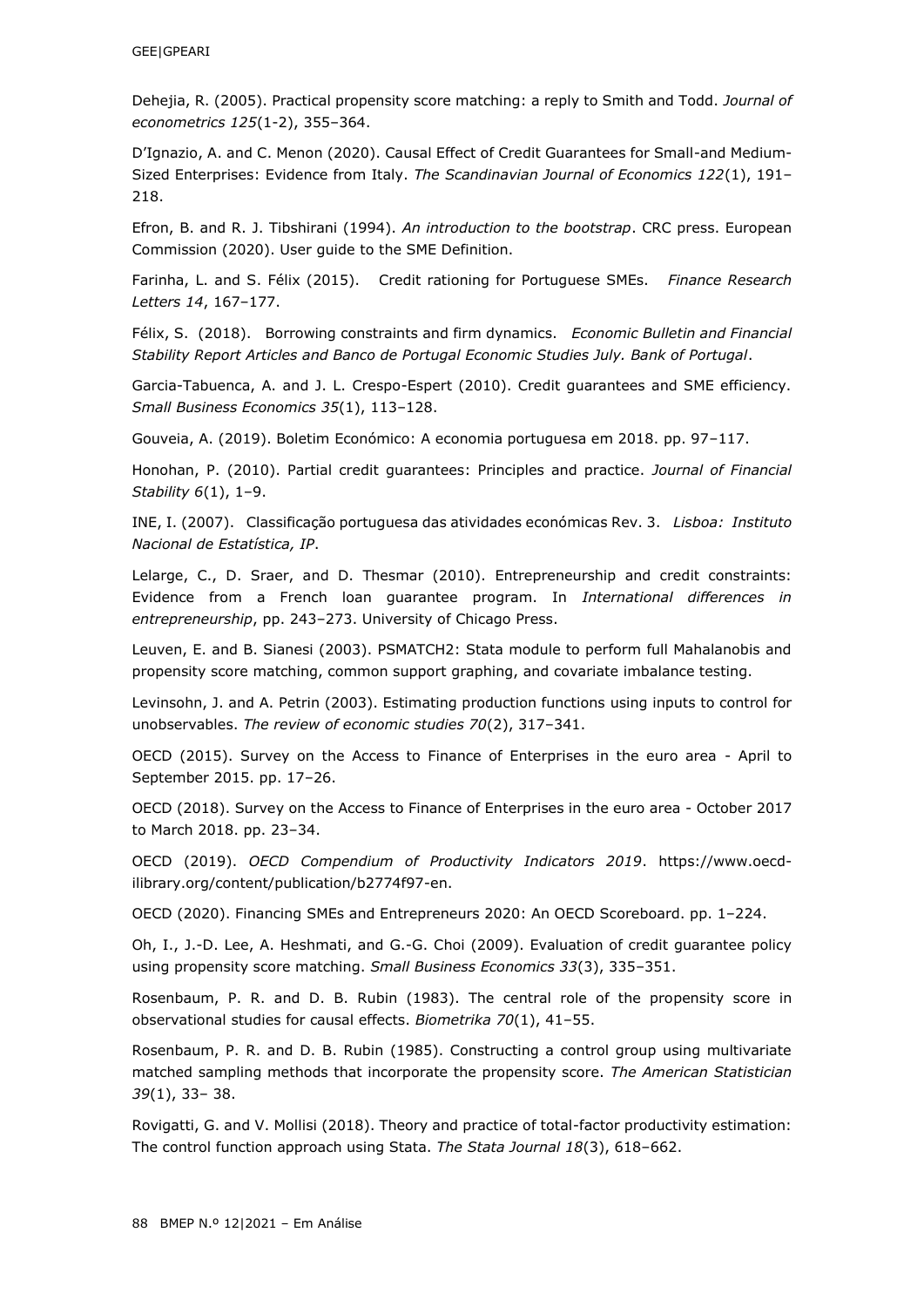<span id="page-14-6"></span>Rubin, D. B. (2001). Using propensity scores to help design observational studies: application to the tobacco litigation. *Health Services and Outcomes Research Methodology 2*(3-4), 169– 188.

<span id="page-14-5"></span>Sianesi, B. (2004). An evaluation of the Swedish system of active labor market programs in the 1990s. *Review of Economics and statistics 86*(1), 133–155.

<span id="page-14-4"></span>Smith, J. A. and P. E. Todd (2005). Does matching overcome LaLonde's critique of nonexperimental estimators? *Journal of econometrics 125*(1-2), 305–353.

<span id="page-14-3"></span>SPGM (2018a). Linha de Apoio Desenvolvimento Negócio 2018 – Garantias Técnicas. *SPGM*.

<span id="page-14-0"></span>SPGM (2018b). The Mutual Guarantee System In Portugal: Economic and financial additionality over the 2011-2016 period. *SPGM*.

<span id="page-14-1"></span>Stiglitz, J. E. and A. Weiss (1981). Credit rationing in markets with imperfect information. *The American economic review 71*(3), 393–410.

<span id="page-14-2"></span>Zecchini, S. and M. Ventura (2009). The impact of public guarantees on credit to SMEs. *Small Business Economics 32*(2), 191–206.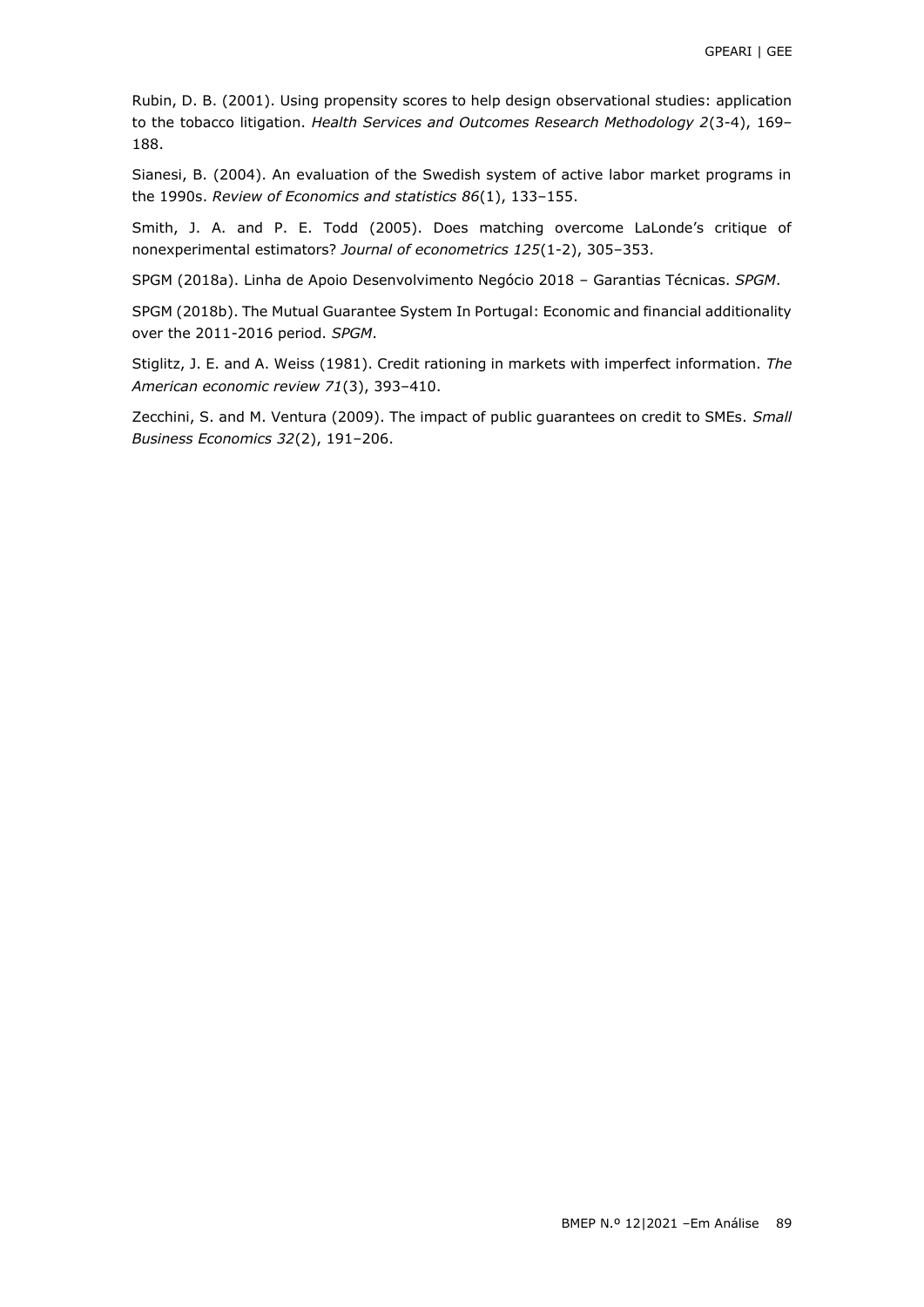# **Appendix I - Variables Definition**

| Credit = $ln(Long-term Credit2018) - ln(Long-term Credit2013)$                                                                         | (1)  |
|----------------------------------------------------------------------------------------------------------------------------------------|------|
| Total Assets = $ln(Total Assets2018) - ln(Total Assets2013)$                                                                           | (2)  |
| Fixed Assets = $ln(Fixed \text{Assets}_{2018}) - ln(Fixed \text{Assets}_{2013})$                                                       | (3)  |
| Labor Productivity = VABit                                                                                                             | (4)  |
| $EFTW_{it}$                                                                                                                            |      |
| $VAB_{it}$ = Production <sub>it</sub> – Intermediate Costs <sub>it</sub> + Operating Subsidiesit – Indirect Tax-<br>$\mathsf{es}_{it}$ | (5)  |
| Production <sub>it</sub> = Turnover <sub>it</sub> + Changes in stocksit + Own work capitalisedit + Supple-<br>mentary incomeit         | (6)  |
| Intermediate Costs <sub>it</sub> = Cost of goods sold and materials consumedit + External sup-<br>plies and servicesit                 | (7)  |
| Equivalent Full - Time Workersit(EFTW) = Full-time workers <sub>it</sub> + 0.5 $*$ Part-time<br>workers $_{it}$                        | (8)  |
| Total Factor Productivity: See Levinsohn and Petrin (2003                                                                              | (9)  |
| Employment = $ln(ETI_{2018}) - ln(ETI_{2013})$                                                                                         | (10) |
| wages = $ln($ Employee Salaries2018 ) - $ln($ Employee Salaries2013 )                                                                  | (11) |
| FTW2018<br>EFTW2013                                                                                                                    |      |
| EBITDA = $ln(EBITDA2018) - ln(EBITDA2013)$                                                                                             | (12) |
| Collateral = Ability to provide collateral = Fixed Tangible Assetsit                                                                   | (13) |
| Total Assets <sub>it</sub>                                                                                                             |      |
| CAE: Portuguese definition of economic activity sectors. See INE (2007)                                                                | (14) |
| Age $=$ Firm age $=$ Number of years since firm constitution                                                                           | (15) |
| Debt-to-asset ratio = Total Debt                                                                                                       | (16) |
| Total assets                                                                                                                           |      |
| Share of long-term debt = $Long-term debt$                                                                                             | (17) |
| Total debt                                                                                                                             |      |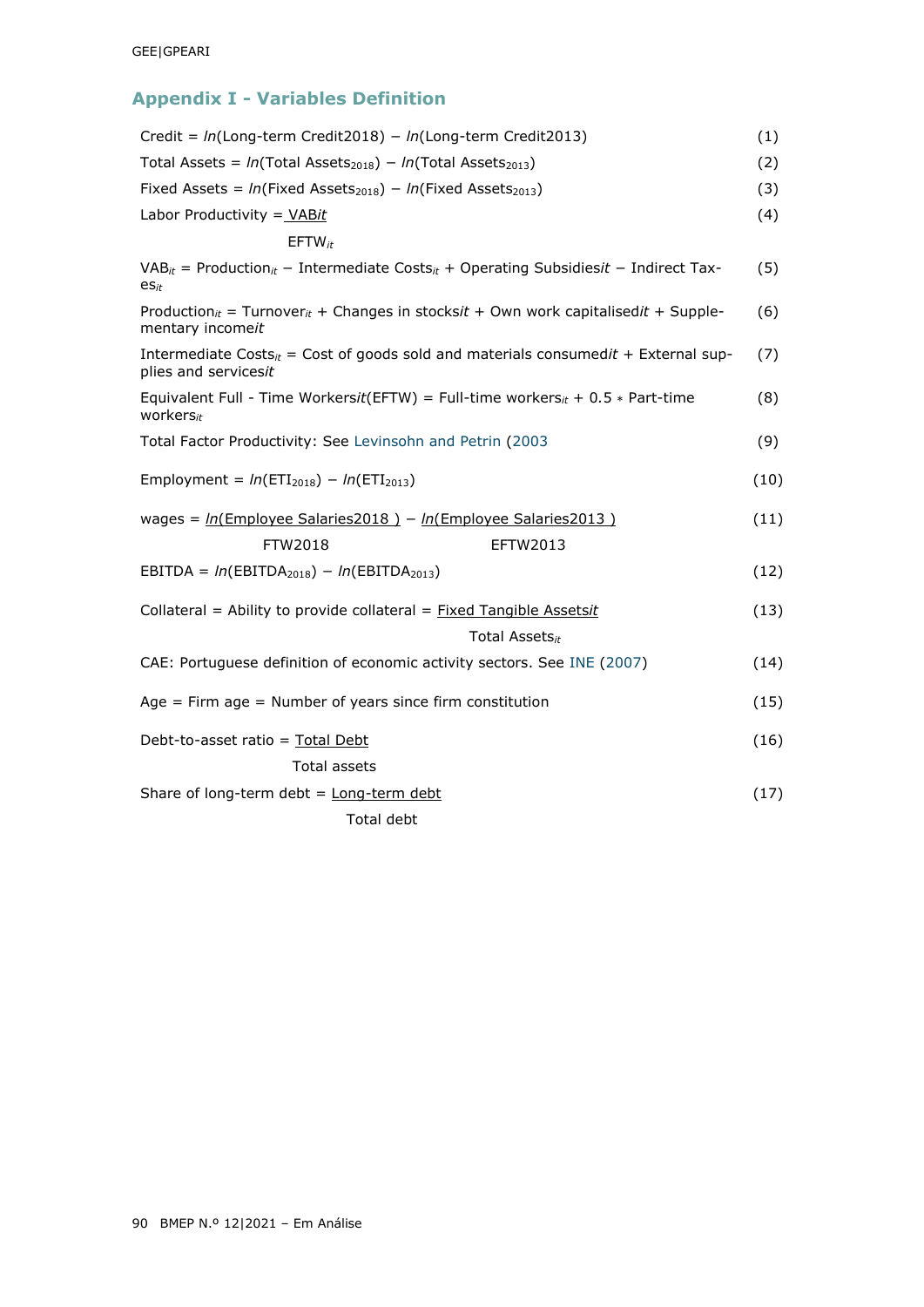# **Appendix II – Bootstrapped results**

|                                                       | <b>ATT</b> | <b>Std. Error</b> | $Z - stat$ | 95% Conf. Interval  |
|-------------------------------------------------------|------------|-------------------|------------|---------------------|
| <b>Credit</b>                                         | 0.2009     | 0.1308            | 1.54       | $[-0.0554, 0.4573]$ |
| <b>Total Assets</b>                                   | $0.1097+$  | 0.060             | 1.82       | $[-0.0087, 0.2280]$ |
| <b>Fixed Assets</b>                                   | 0.0992     | 0.1111            | 1.08       | $[-0.0975, 0.3379]$ |
| <b>Labor Productivity</b>                             | $-0.0734$  | 0.048             | $-1.52$    | $[-0.1681, 0.0218]$ |
| <b>Total Factor Productivity</b>                      | 0.0021     | 0.0031            | 0.68       | $[-0.0040, 0.0082]$ |
| <b>Employment</b>                                     | $0.0779+$  | 0.0404            | 1.93       | $[-0.0014, 0.1572]$ |
| Wages                                                 | $-0.0214$  | 0.043             | $-0.49$    | $[-0.1067, 0.0638]$ |
| <b>EBITDA</b><br>$1.7010 \times 2.000 \times 10^{10}$ | $-0.0805$  | 0.1011            | $-0.80$    | $[-0.2786, 0.1176]$ |

**Table 3: Bootstrapped Results - 200 repetitions**

+ p *<*0.10, \* p *<*0.05, \*\* p *<*0.01, \*\*\* p *<*0.001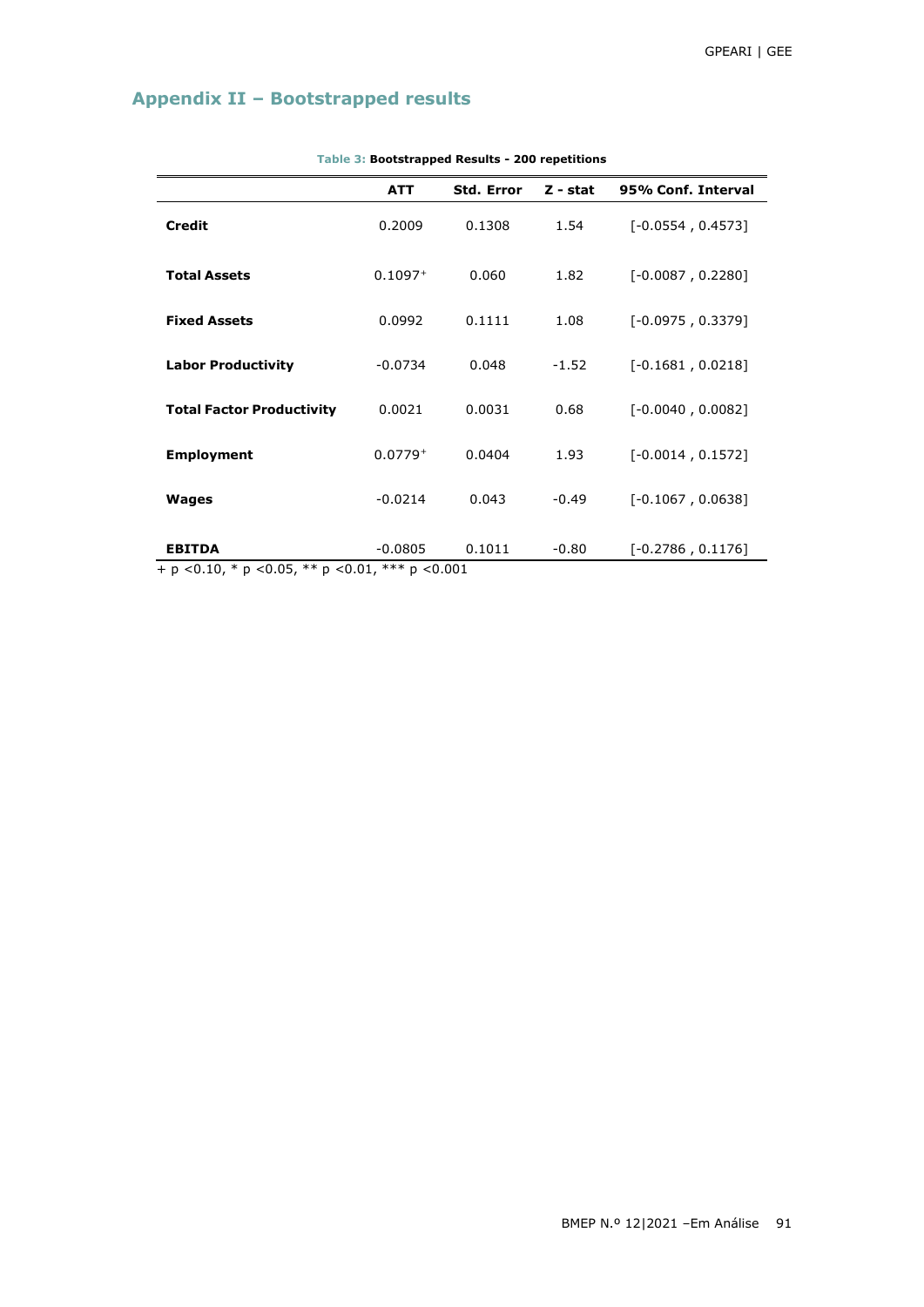### GEE|GPEARI

# **Appendix III - Balancing Tests**

\*\*\*\* BALANCING TESTS \*\*\*\*\*

\* CREDIT

Log likelihood =  $-1476.7812$ 

|                                                                          |                                                                                               |                                                                     |                                                              | R <sub>2</sub>                                     |                                                                                       |                         |                                                                           |  |  |
|--------------------------------------------------------------------------|-----------------------------------------------------------------------------------------------|---------------------------------------------------------------------|--------------------------------------------------------------|----------------------------------------------------|---------------------------------------------------------------------------------------|-------------------------|---------------------------------------------------------------------------|--|--|
| treat14 to17                                                             | Coef.                                                                                         | Std.<br>Err.                                                        | z                                                            | P >  z                                             | [95%<br>Conf.                                                                         |                         | Interval]                                                                 |  |  |
| collateral07<br>longcreditpc07<br>case3<br>age07<br>debtassetr07<br>cons | $\ddot{}$<br>$-.2177492$<br>.1609716<br>$-0000194$<br>$-000236$<br>$-.2807261$<br>$-3.521446$ | .2615744<br>.1486454<br>2.96e-06<br>.0051232<br>.2469456<br>.214183 | $-0.83$<br>1.08<br>$-6.55$<br>$-0.05$<br>$-1.14$<br>$-16.44$ | 0.405<br>0.279<br>0.000<br>0.963<br>0.256<br>0.000 | $-.7304256$<br>$-1303679$<br>$-.0000252$<br>$-.0102774$<br>$-.7647305$<br>$-3.941237$ |                         | .2949272<br>.4523112<br>$-0000136$<br>.0098053<br>.2032783<br>$-3.101655$ |  |  |
|                                                                          |                                                                                               |                                                                     |                                                              |                                                    |                                                                                       |                         |                                                                           |  |  |
| Variable<br>collateral07<br>longcreditpc07<br>case3<br>age07             | Treated<br>.30269<br>.32695<br>37802<br>23.786                                                | Mean<br>Control<br>.27663<br>.29049<br>24.562                       | %bias<br>11.2<br>37949<br>$-0.7$<br>$-7.0$                   | 8.8                                                | t-test<br>t<br>1.44 0.150<br>1.05<br>-0.09<br>$-0.79$ $0.427$                         | p> t <br>0.296<br>0.926 | V(T)<br>V(C)<br>1.00<br>1.04<br>0.98<br>$0.77*$                           |  |  |
| debtassetr07                                                             | .25434                                                                                        | .24284                                                              |                                                              | 3.6                                                | 0.65<br>0.514                                                                         |                         | 0.84                                                                      |  |  |
| * if variance ratio outside $[0.79; 1.27]$                               |                                                                                               |                                                                     |                                                              |                                                    |                                                                                       |                         |                                                                           |  |  |
| LR chi2<br>Ps R <sub>2</sub>                                             | p>chi2                                                                                        | MeanBias                                                            | MedBias                                                      | B                                                  | R                                                                                     | %Va<br>r                |                                                                           |  |  |
| 0.005<br>3.74                                                            | 0.587                                                                                         | 6.3                                                                 | 7.0                                                          | 16.5                                               | 0.87                                                                                  | 20                      |                                                                           |  |  |

Pseudo = 0.0161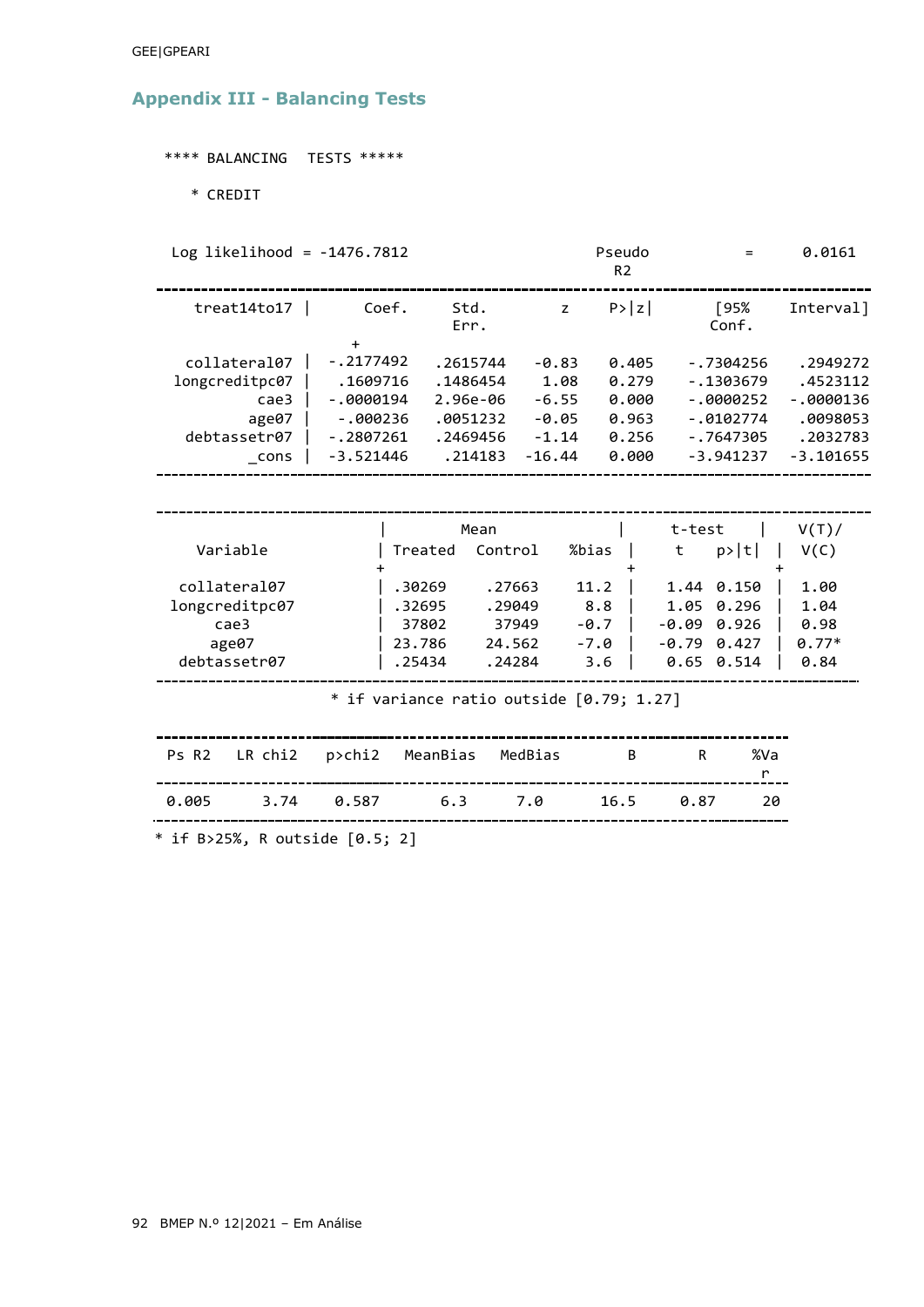## \*TOTAL ASSETS

| $Log likelibood =$ | 2083.3085   |              |              | Pseudo<br>R <sub>2</sub> |               | 0.0193      |
|--------------------|-------------|--------------|--------------|--------------------------|---------------|-------------|
| treat14to17        | Coef.       | Std.<br>Err. | $\mathsf{Z}$ | P >  z                   | [95%<br>Conf. | Interval]   |
|                    |             |              |              |                          |               |             |
| collateral07       | .1197925    | .2221053     | 0.54         | 0.590                    | $-.3155259$   | .555111     |
| long-              | .3071381    | .1279497     | 2.40         | 0.016                    | .0563612      | .557915     |
| creditpc07         |             |              |              |                          |               |             |
| cae3               | $-.0000213$ | $2.52e-06$   | $-8.47$      | 0.000                    | $-0000263$    | $-0000164$  |
| age07              | $-.0037951$ | .0046019     | -0.82        | 0.410                    | $-.0128146$   | .0052244    |
| cons               | $-4.10162$  | .1801391     | $-22.77$     | 0.000                    | $-4.454686$   | $-3.748554$ |
|                    |             |              |              |                          |               |             |

| Variable                                        | Mean                                             | Treated Control %bias   t   p> t    V(C) |                               | t-test   V(T)/                                                               |      |
|-------------------------------------------------|--------------------------------------------------|------------------------------------------|-------------------------------|------------------------------------------------------------------------------|------|
| collateral07<br>longcreditpc07<br>cae3<br>age07 | .29319 .27473<br>.29759<br>38264<br>23.41 24.017 | .26097<br>37525                          | $-5.4$   $-0.74$ 0.459   0.86 | $8.0$   1.12 0.264   0.91<br>$9.2$   1.22 0.224   1.06<br>$3.7$   0.52 0.601 | 0.94 |

\* if variance ratio outside [0.81; 1.23]

|       |  | Ps R2 LR chi2  p>chi2  MeanBias  MedBias  B  R %Var |  |                |
|-------|--|-----------------------------------------------------|--|----------------|
| ค.คค4 |  | 3.63 0.459 6.6 6.7 14.3 1.02                        |  | $\overline{a}$ |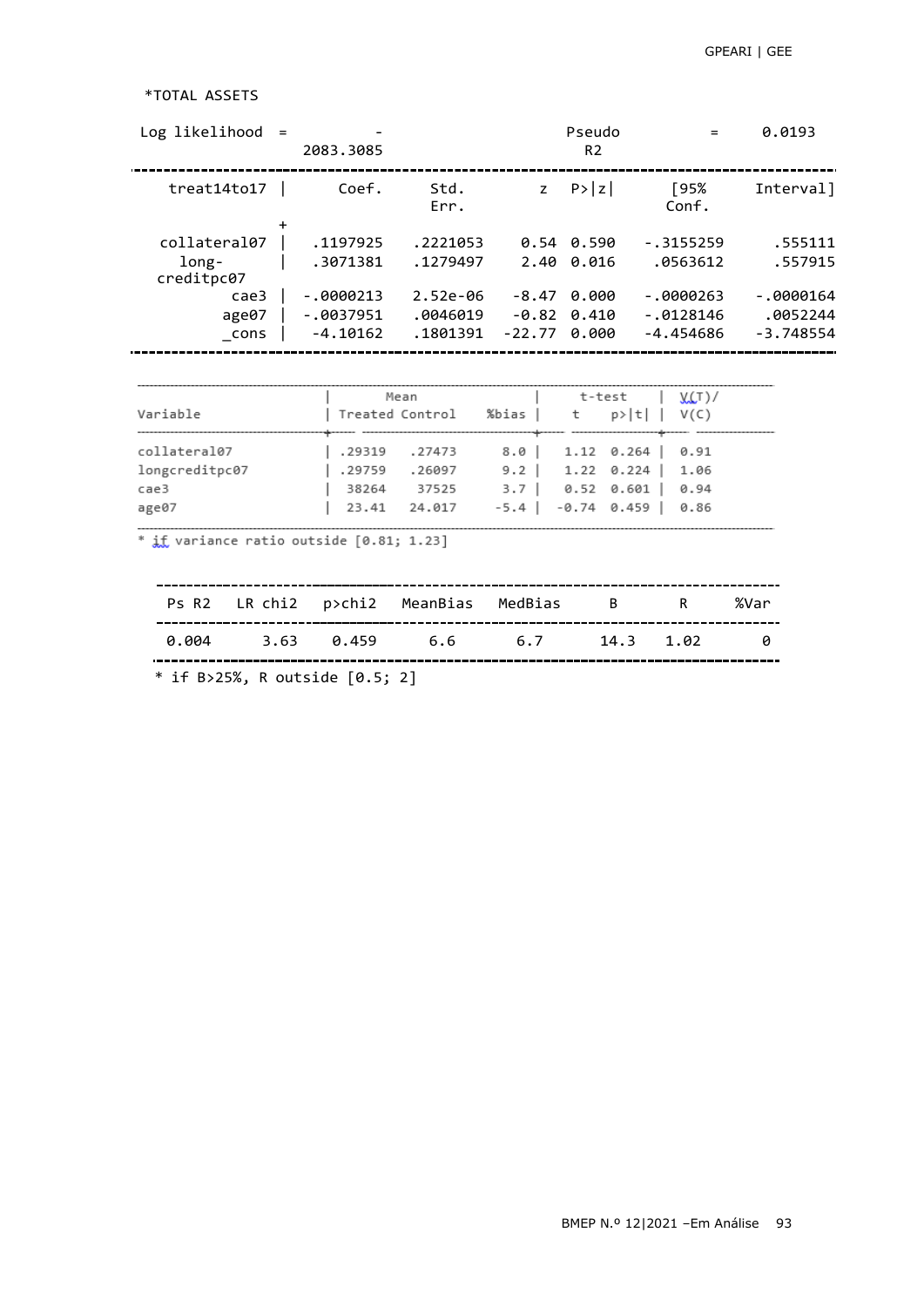\*FIXED ASSETS

| Log likeli-<br>hood                          | $= -2000.2397$ |           |          | Pseudo<br>R <sub>2</sub> |                  | $=$  | 0.0181      |  |  |  |
|----------------------------------------------|----------------|-----------|----------|--------------------------|------------------|------|-------------|--|--|--|
| treat14to17                                  | Coef.          | Std. Err. | Z        | P >  z                   | [95%<br>Conf.    |      | Interval]   |  |  |  |
| collateral07                                 | $-.0135032$    | .2302872  | $-0.06$  | 0.953                    | $-.4648578$      |      | .4378514    |  |  |  |
| long-<br>creditpc07                          | .3190963       | .132046   | 2.42     | 0.016                    | .0602909         |      | .5779018    |  |  |  |
| case3                                        | $-.0000205$    | 2.55e-06  | $-8.03$  | 0.000                    | $-.0000255$      |      | $-.0000155$ |  |  |  |
| age07                                        | $-0043119$     | .0046719  | $-0.92$  | 0.356                    | $-0.0134687$     |      | .004845     |  |  |  |
| debtassetr07                                 | $-.0845762$    | .1806224  | $-0.47$  | 0.640                    | $-.4385897$      |      | .2694373    |  |  |  |
| cons                                         | $-3.99814$     | .1869652  | $-21.38$ | 0.000                    | $-4.364585$      |      | $-3.631695$ |  |  |  |
|                                              |                |           |          |                          |                  |      |             |  |  |  |
|                                              |                | Mean      |          |                          | t-test           |      | V(T)        |  |  |  |
| Variable                                     |                | Treated   | Control  | %bias                    | p> t <br>t       |      | V(C)        |  |  |  |
| collateral07                                 |                | .2983     | .27924   | 8.2                      | 0.268<br>1.11    |      | 0.83        |  |  |  |
| longcreditpc07                               |                | .30333    | .2866    | 4.2                      | 0.54<br>0.592    |      | 0.97        |  |  |  |
| case3                                        |                | 38220     | 37932    | 1.4                      | 0.20<br>0.842    |      | 0.93        |  |  |  |
| age07                                        |                | 23.552    | 23.863   | $-2.8$                   | 0.703<br>$-0.38$ |      | 0.94        |  |  |  |
| debtassetr07                                 |                | .24311    | .23688   | 1.8                      | 0.718<br>0.36    |      | $0.62*$     |  |  |  |
| $*$ if variance ratio outside $[0.81; 1.24]$ |                |           |          |                          |                  |      |             |  |  |  |
| LR chi2<br>Ps R <sub>2</sub>                 | p>chi2         | MeanBias  | MedBias  | B                        | R                | %Var |             |  |  |  |
| 0.002<br>1.68                                | 0.891          | 3.7       | 2.8      | 9.9                      | 0.83             | 20   |             |  |  |  |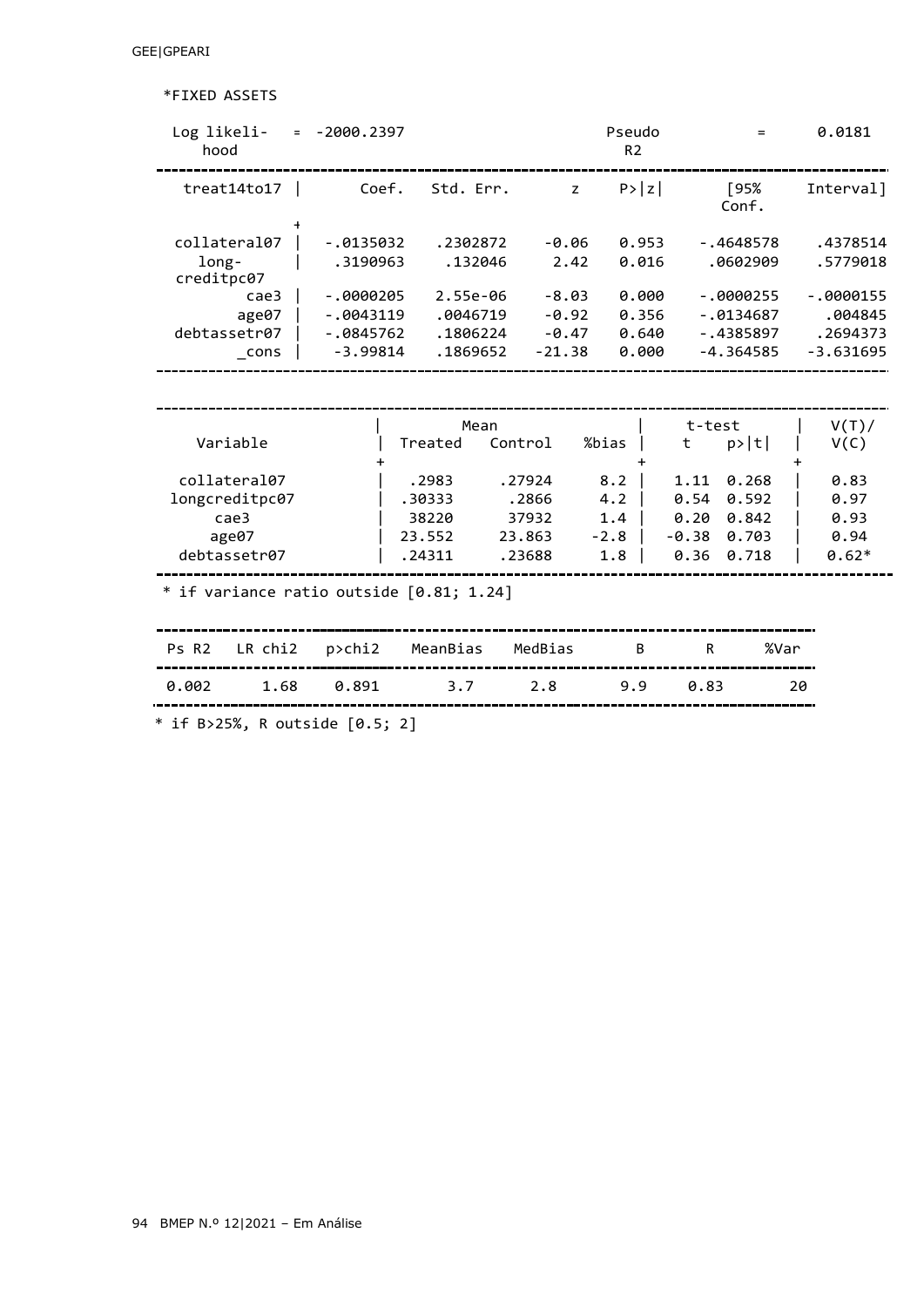\*LABOR PRODUCTIVITY

| treat14 to17                                                    | Coef.                           | Std. Err.      z                                      |                                                       |                                                 | $ P\rangle  z $ [95% Conf. Interval]       |                   |             |
|-----------------------------------------------------------------|---------------------------------|-------------------------------------------------------|-------------------------------------------------------|-------------------------------------------------|--------------------------------------------|-------------------|-------------|
|                                                                 |                                 |                                                       |                                                       |                                                 |                                            |                   |             |
| collateral07                                                    | .1248681                        | .2297712                                              | 0.54                                                  | 0.587                                           | $-.3254751$                                |                   | .5752113    |
| longcreditpc07                                                  | .2987633                        | .1316803 2.27                                         |                                                       | 0.023                                           |                                            | .0406747 .5568518 |             |
| cae3 l                                                          | -.0000217                       |                                                       | 2.56e-06 -8.48                                        | 0.000                                           |                                            | -.0000267         | $-0000167$  |
| age07 $ $                                                       | -.0044101                       |                                                       | .0047197 -0.93                                        | 0.350                                           |                                            | -.0136605         | .0048404    |
| debtassetr07                                                    | -.023207                        | .1449163 -0.16                                        |                                                       | 0.873                                           |                                            | -.3072376         | .2608237    |
| cons                                                            | -3.993691                       | .1861726                                              | -21.45                                                | 0.000                                           |                                            | -4.358583         | $-3.628799$ |
| collateral07<br>longcreditpc07<br>cae3<br>age07<br>debtassetr07 | .29589 .2668<br>.2961<br>.24454 | .27486<br>37927 37334<br>23.402 24.069 -5.9<br>.24169 | $12.7$   1.76 0.078  <br>5.3 0.69 0.489<br>2.9<br>0.8 | 0.41 0.680  <br>$-0.77$ $0.444$  <br>0.16 0.873 | 0.94<br>1.00<br>0.91<br>$0.73*$<br>$0.56*$ |                   |             |
| * If variance ratio outside [0.81; 1.24]                        |                                 |                                                       |                                                       |                                                 |                                            |                   |             |
| Ps R2 LR chi2 p>chi2 MeanBias MedBias B                         |                                 |                                                       |                                                       |                                                 | R                                          | %Var              |             |
| 0.004<br>4.09                                                   | 0.537                           | 5.5                                                   | 5.3                                                   | 15.4                                            | 0.88                                       | 40                |             |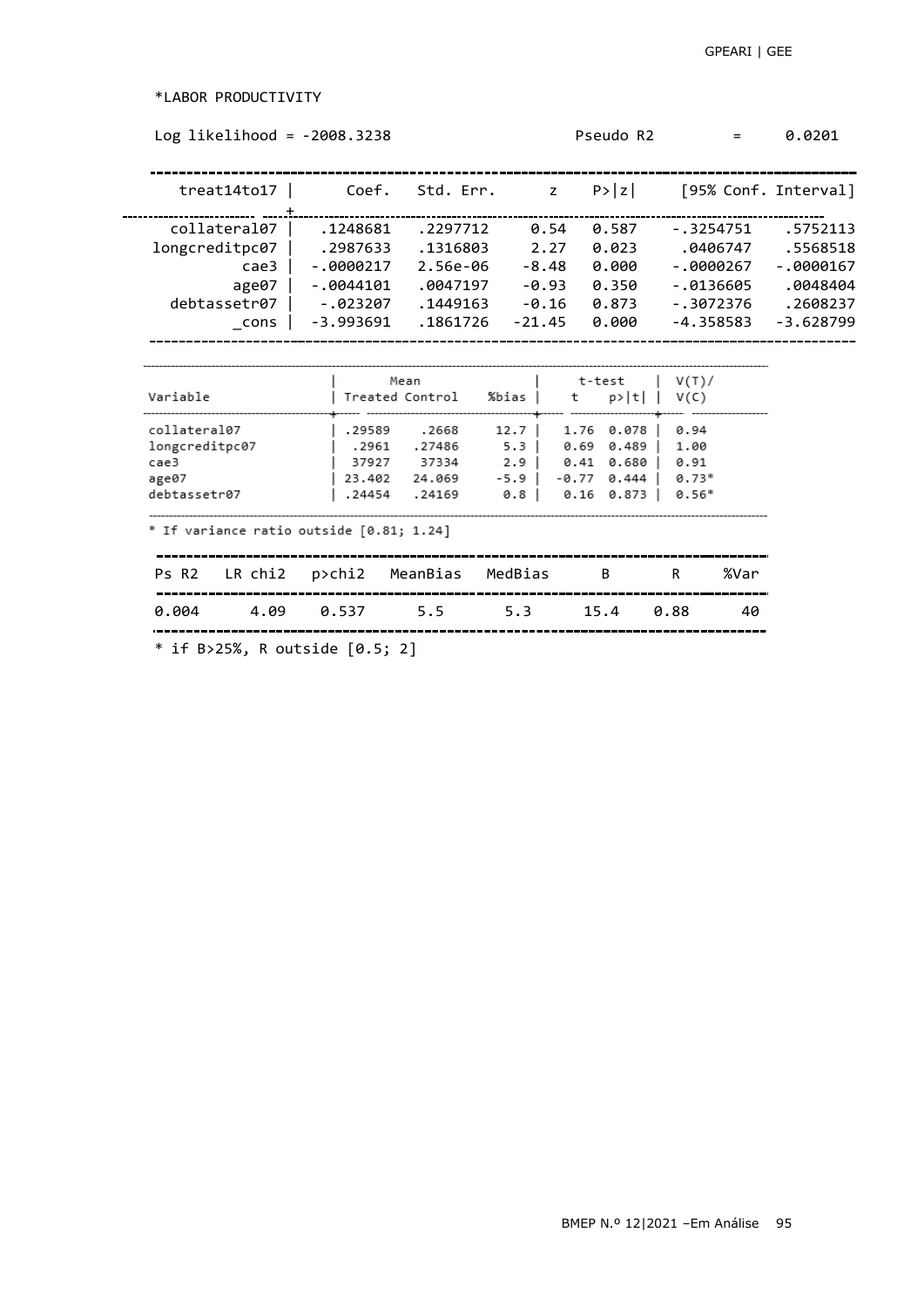## \* TOTAL FACTOR PRODUCTIVITY

```
Log likelihood = -1962.9286 Pseudo R2 = 0.0185
```

| treat14to17    | Coef.        | Std. Err.  |          | P >  z |              | [95% Conf. Interval] |
|----------------|--------------|------------|----------|--------|--------------|----------------------|
| collateral07   | $-0.0160685$ | .2342249   | $-0.07$  | 0.945  | $-.4751409$  | .4430039             |
| longcreditpc07 | .3008215     | .1325519   | 2.27     | 0.023  | .0410244     | .5606185             |
| cae3           | $-0000208$   | $2.57e-06$ | $-8.07$  | 0.000  | $-.0000258$  | $-.0000157$          |
| age07          | $-0044578$   | .0047358   | $-0.94$  | 0.347  | $-0.0137399$ | .0048243             |
| debtassetr07   | $-0084631$   | .1568564   | $-0.05$  | 0.957  | $-.3158959$  | .2989698             |
| cons           | $-3.958654$  | .1883282   | $-21.02$ | 0.000  | $-4.327771$  | $-3.589538$          |
|                |              |            |          |        |              |                      |

| Variable                                                        | Treated Control                               | Mean                                          | %bias                       | t                                       | t-test<br>$p> t $ $V(C)$                                       | V(T)/                                      |
|-----------------------------------------------------------------|-----------------------------------------------|-----------------------------------------------|-----------------------------|-----------------------------------------|----------------------------------------------------------------|--------------------------------------------|
| collateral07<br>longcreditpc07<br>cae3<br>age07<br>debtassetr07 | .29803<br>.30133<br>37971<br>23.512<br>.24417 | .29027<br>.25922<br>37230<br>24.141<br>.24993 | 3.4 I<br>$-5.6$  <br>$-1.7$ | $10.5$   1.37 0.171  <br>3.6 0.51 0.609 | $0.47$ $0.641$  <br>$-0.72$ $0.470$ $\vert$<br>$-0.29$ $0.772$ | 0.96<br>1.05<br>0.94<br>$0.76*$<br>$0.42*$ |

\* If variance ratio outside [0.81; 1.24]

|                                  | 0.004 3.43 0.633 5.0 3.6 14.2 1.01 40 |  |  |
|----------------------------------|---------------------------------------|--|--|
| * if B>25%, R outside $[0.5; 2]$ |                                       |  |  |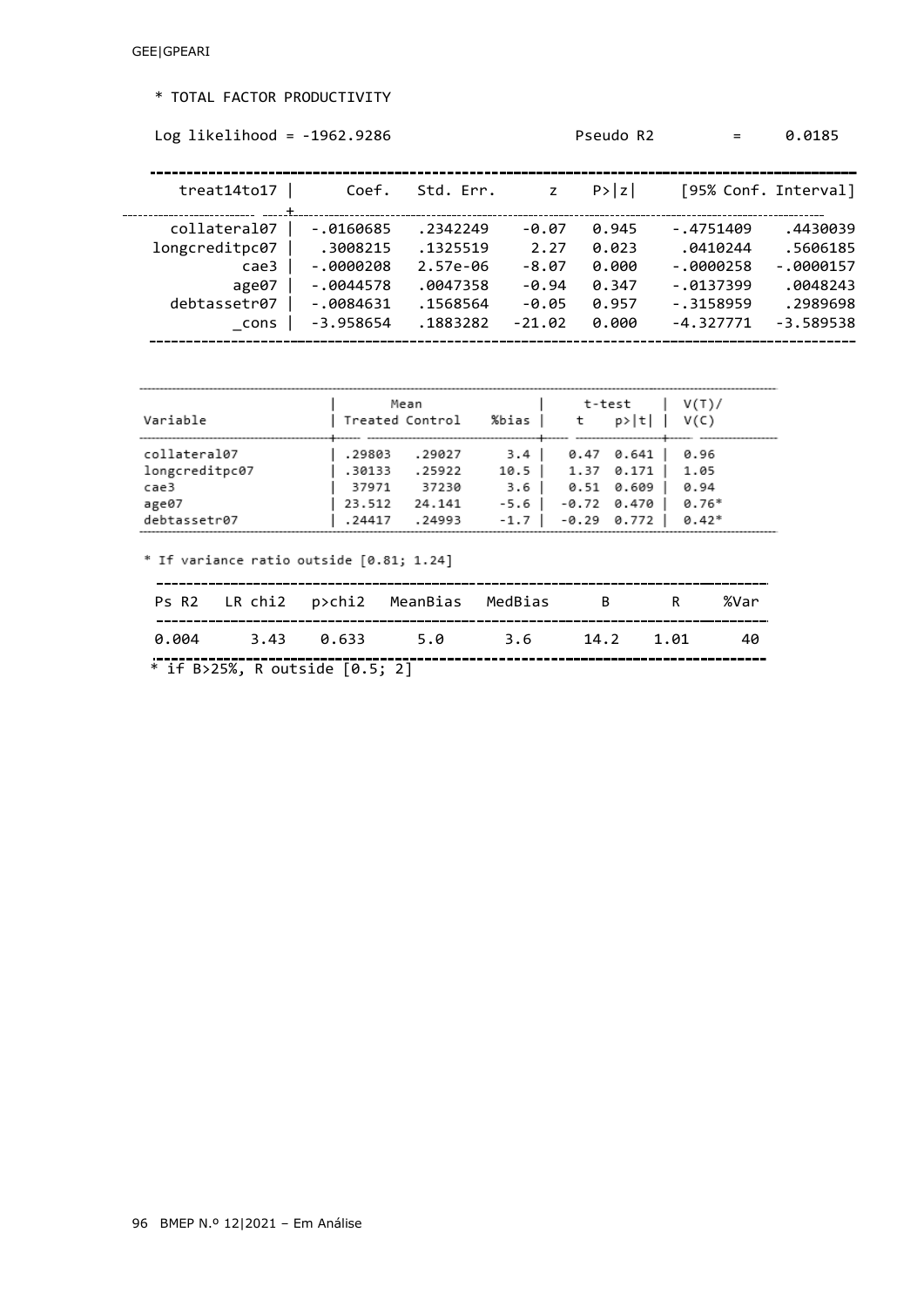\*EMPLOYMENT

| Log likelihood = $-2025.1617$                                                                                               |                                                                                  |                                                                          |                                                           | Pseudo R2                                                     |                                                           | $=$                                                                                 | 0.0200                                                                   |
|-----------------------------------------------------------------------------------------------------------------------------|----------------------------------------------------------------------------------|--------------------------------------------------------------------------|-----------------------------------------------------------|---------------------------------------------------------------|-----------------------------------------------------------|-------------------------------------------------------------------------------------|--------------------------------------------------------------------------|
| treat14to17                                                                                                                 | Coef.                                                                            | Std. Err.                                                                |                                                           | P >  z <br>z                                                  |                                                           |                                                                                     | [95% Conf. Interval]                                                     |
| collateral07<br>longcreditpc07<br>case3<br>age07<br>debtassetr07<br>cons                                                    | .0948394<br>.3072734<br>$-.0000216$<br>$-.0046492$<br>$-.0503745$<br>$-3.991129$ | .2287639<br>.1315711<br>2.55e-06<br>.0046993<br>.1599363<br>.1856192     | 0.41<br>2.34<br>$-8.49$<br>$-0.99$<br>$-0.31$<br>$-21.50$ | 0.678<br>0.020<br>0.000<br>0.322<br>0.753<br>0.000            |                                                           | $-.3535297$<br>.0493987<br>$-.0000266$<br>$-.0138596$<br>$-.3638439$<br>$-4.354936$ | .5432084<br>.565148<br>$-.0000167$<br>.0045612<br>.263095<br>$-3.627322$ |
| Variable<br>collateral07<br>longcreditpc07<br>cae3<br>age07<br>debtassetr07<br>$*$ if variance ratio outside $[0.81; 1.23]$ |                                                                                  | Mean<br>Treated Control<br>.29449<br>.29727<br>37966<br>23.411<br>.24328 | .28414<br>.2618<br>37346<br>23.664<br>.2503               | %bias  <br>4.5 <sub>1</sub><br>8.9<br>3.1<br>$-2.2$<br>$-2.0$ | t-test<br>t<br>0.60<br>1.17<br>0.43<br>$-0.30$<br>$-0.33$ | p> t <br>0.546<br>0.244<br>0.665<br>0.765<br>0.739                                  | V(T)<br>V(C)<br>0.81<br>1.03<br>0.91<br>$0.79*$<br>$0.34*$               |
| Ps R2<br>LR chi2<br>0.002<br>2.31                                                                                           | p>chi2<br>0.805                                                                  | MeanBias<br>4.1                                                          | MedBias<br>3.1                                            | B<br>11.5                                                     | R<br>0.90                                                 | %Var<br>40                                                                          |                                                                          |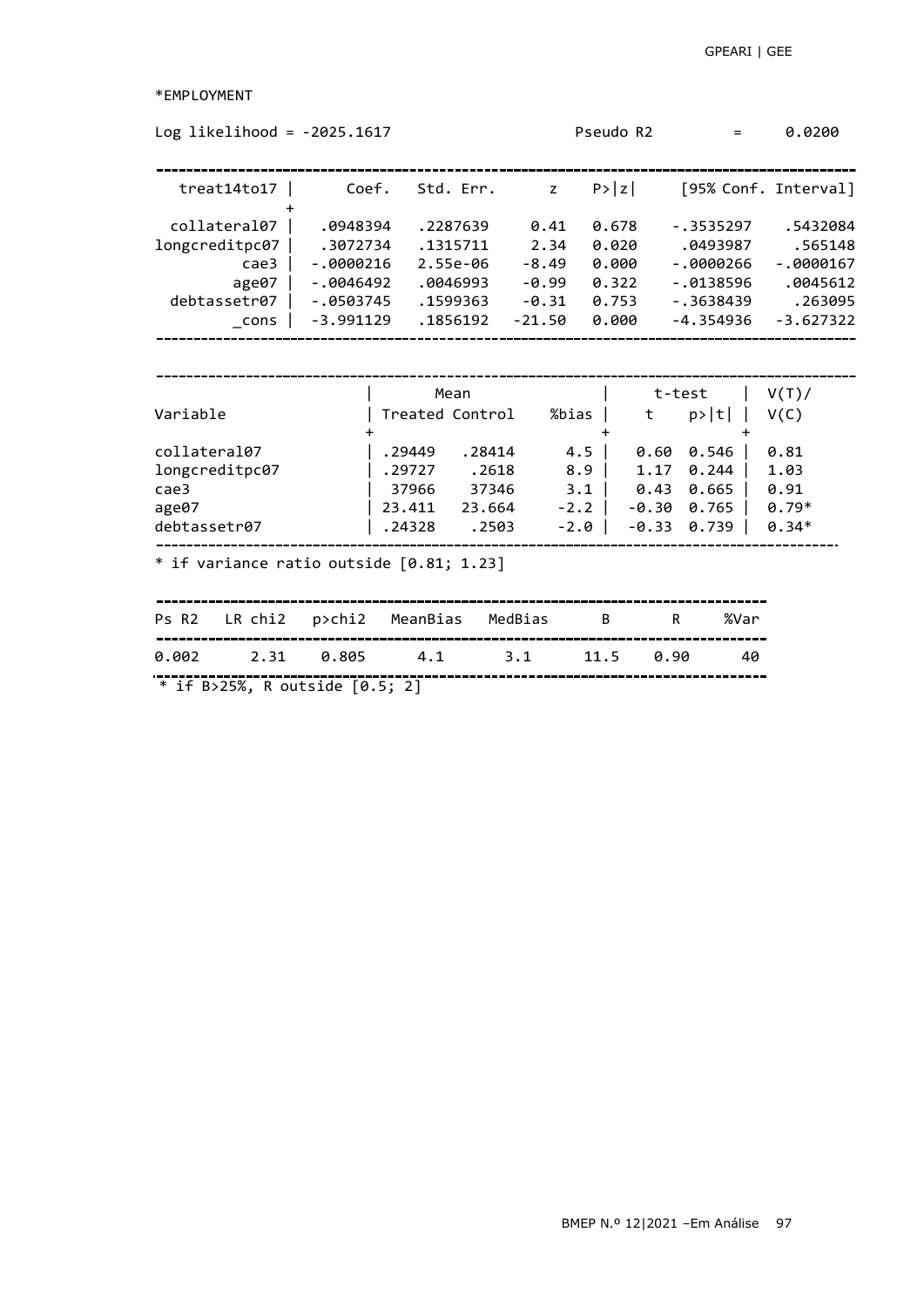\*WAGES

| Log likelihood = $-1959.9048$                                           |                                                                               |                                                                      |                                                           | Pseudo R2                                          | $=$                                                                               | 0.0191                                                                     |
|-------------------------------------------------------------------------|-------------------------------------------------------------------------------|----------------------------------------------------------------------|-----------------------------------------------------------|----------------------------------------------------|-----------------------------------------------------------------------------------|----------------------------------------------------------------------------|
| treat14to17                                                             | Coef.                                                                         | Std. Err.                                                            | $\mathsf{z}$                                              | P >  z                                             |                                                                                   | [95% Conf. Interval]                                                       |
| collateral07<br>longcreditpc07<br>cae3<br>age07<br>debtassetr07<br>cons | .1069661<br>.330467<br>$-0000209$<br>$-.004848$<br>$-.0467747$<br>$-3.989954$ | .2328801<br>.1327455<br>2.58e-06<br>.0047471<br>.1628573<br>.1884462 | 0.46<br>2.49<br>$-8.09$<br>$-1.02$<br>$-0.29$<br>$-21.17$ | 0.646<br>0.013<br>0.000<br>0.307<br>0.774<br>0.000 | $-.3494706$<br>.0702906<br>$-.0000259$<br>$-.0141522$<br>$-.3659691$<br>-4.359302 | .5634028<br>.5906434<br>$-.0000158$<br>.0044561<br>.2724196<br>$-3.620606$ |
|                                                                         |                                                                               |                                                                      |                                                           |                                                    |                                                                                   |                                                                            |
| Variable                                                                |                                                                               | Mean<br>Treated Control                                              | %bias                                                     | t                                                  | t-test<br>p> t                                                                    | V(T)<br>V(C)                                                               |

| collateral07   | .29647 | .27457 | 9.6              | 1.32 0.187    | 0.96    |
|----------------|--------|--------|------------------|---------------|---------|
| longcreditpc07 | .30348 | .28674 | 4.2 <sub>1</sub> | $0.53$ 0.596  | 0.97    |
| cae3           | 37992  | 37331  | 3.3 <sub>1</sub> | $0.46$ 0.648  | 0.94    |
| age07          | 23.537 | 25.171 | $-14.4$          | $-1.77$ 0.076 | $0.64*$ |
| debtassetr07   | .24136 | .19895 | 12.1             | 2.72 0.007    | 0.88    |
|                |        |        |                  |               |         |

\* if variance ratio outside [0.81; 1.24]

|  | Ps R2 LR chi2 p>chi2 MeanBias MedBias B R %Var |  |  |
|--|------------------------------------------------|--|--|
|  | $0.012$ 11.44 $0.043$ 8.7 9.6 26.0* 0.70 20    |  |  |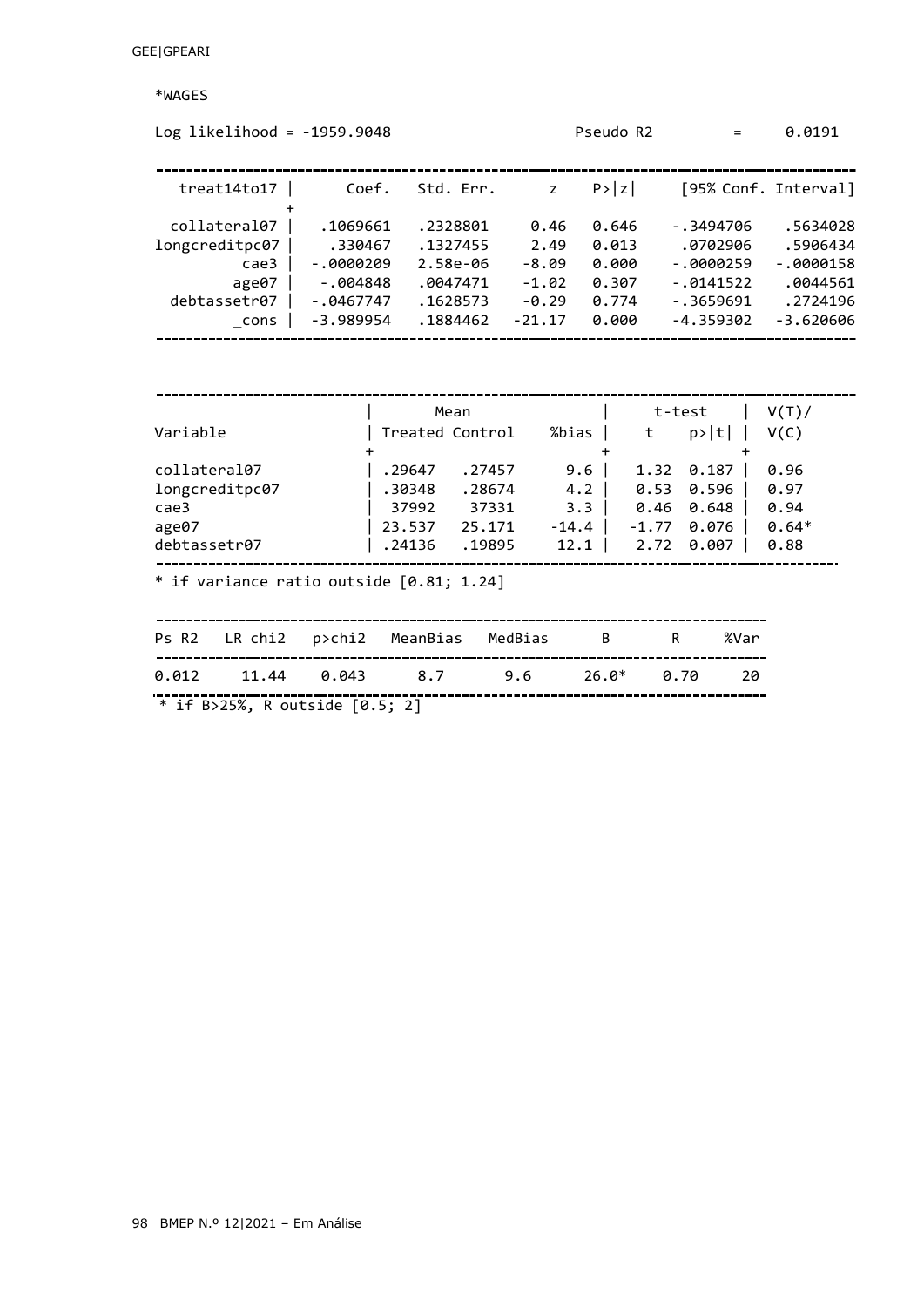```
*EBITDA
```

| Log likelihood = $-1926.7631$                                                |             |                                                                   |                                               |                                                       | Pseudo R2                                         |                                 | $=$                                  | 0.0189                                          |
|------------------------------------------------------------------------------|-------------|-------------------------------------------------------------------|-----------------------------------------------|-------------------------------------------------------|---------------------------------------------------|---------------------------------|--------------------------------------|-------------------------------------------------|
| treat14 to17                                                                 | Coef.       | Std. Err.                                                         |                                               | $\mathsf{Z}$                                          | P >  z                                            |                                 |                                      | [95% Conf. Interval]                            |
| collateral07                                                                 | .1125562    | .2325204                                                          |                                               | 0.48                                                  | 0.628                                             |                                 | $-.3431754$                          | .5682879                                        |
| longcreditpc07                                                               | .2962204    | .1356177                                                          |                                               | 2.18                                                  | 0.029                                             |                                 | .0304146                             | .5620262                                        |
| case3                                                                        | $-.000021$  | 2.60e-06                                                          |                                               | $-8.08$                                               | 0.000                                             |                                 | $-.0000261$                          | $-.0000159$                                     |
| age07                                                                        | $-.0067377$ | .0049551                                                          |                                               | $-1.36$                                               | 0.174                                             |                                 | $-0.0164496$                         | .0029742                                        |
| debtassetr07                                                                 | $-.0831817$ | .1789018                                                          |                                               | $-0.46$                                               | 0.642                                             | -.4338228                       |                                      | .2674595                                        |
| $\_cons$                                                                     | $-3.973149$ | .191998                                                           | $-20.69$                                      |                                                       | 0.000                                             |                                 | $-4.349459$                          | $-3.59684$                                      |
| Variable<br>collateral07<br>longcreditpc07<br>case3<br>age07<br>debtassetr07 |             | Treated Control<br>. 29779<br>.29616<br>38382<br>23.124<br>.24138 | .27945<br>.26986<br>38116<br>22.703<br>.22403 | %bias<br>7.9<br>6.6<br>1.3<br>3.8 <sub>1</sub><br>4.9 | $^{\dagger}$<br>$\ddot{}$<br>0.18<br>0.52<br>0.75 | 1.08<br>$0.84$ $0.403$<br>0.855 | p> t <br>$0.278$  <br>0.606<br>0.456 | V(C)<br>0.94<br>1.00<br>0.93<br>0.91<br>$0.28*$ |
| * if variance ratio outside $[0.81; 1.24]$<br>LR chi2<br>Ps R <sub>2</sub>   | p>chi2      | MeanBias                                                          | MedBias                                       |                                                       | B                                                 | R                               | %Var                                 |                                                 |
| 0.003<br>2.44                                                                | 0.785       | 4.9                                                               | 4.9                                           |                                                       | 12.2                                              | 0.86                            | 20                                   |                                                 |
| * if B>25%, R outside [0.5; 2]                                               |             |                                                                   |                                               |                                                       |                                                   |                                 |                                      |                                                 |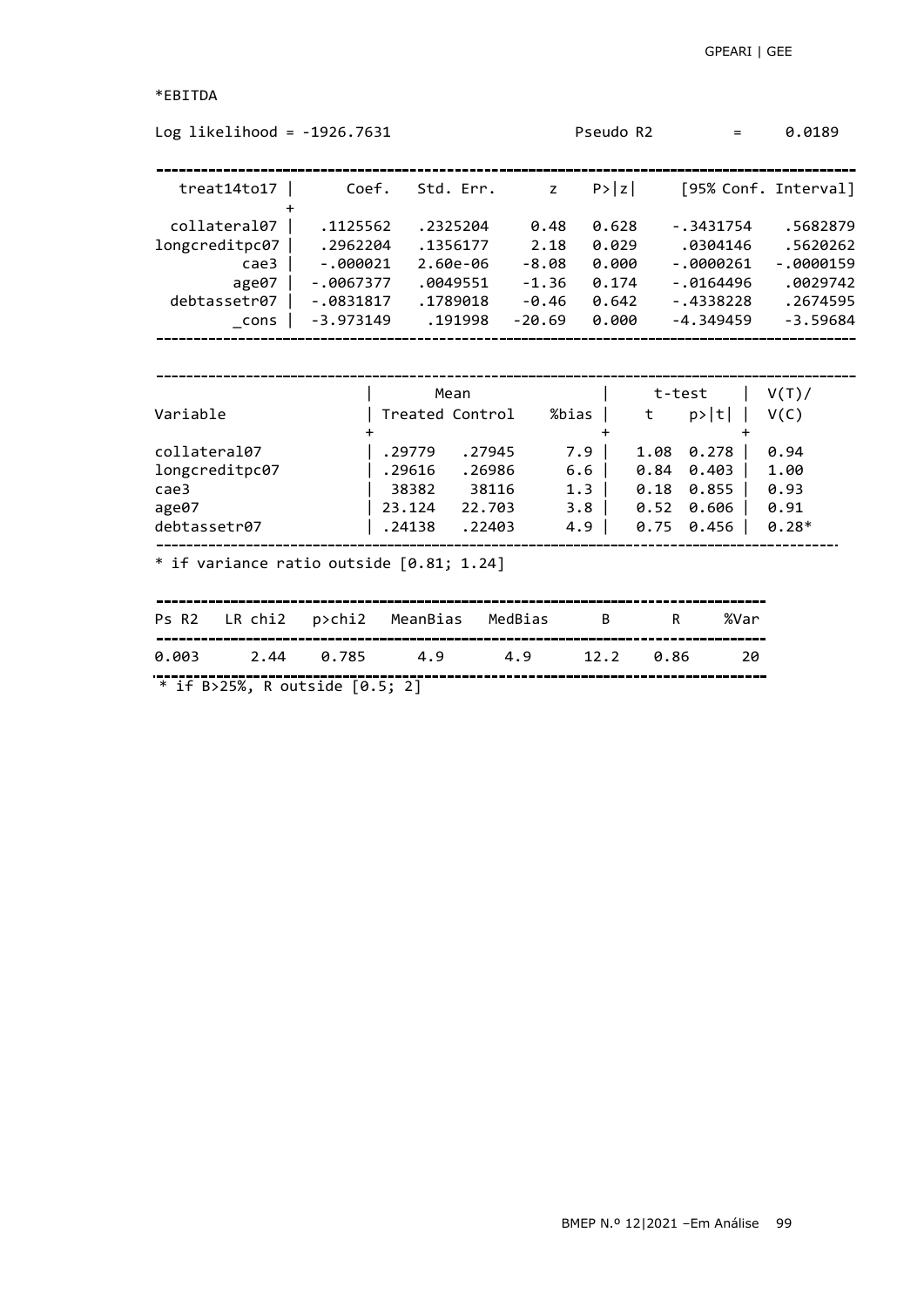# **Appendix IV - Other Matching Methods**

|                                                          | <b>ATT</b>                   | <b>Std. Error</b> | T - stat | 95% Conf. Interval   |  |  |  |  |
|----------------------------------------------------------|------------------------------|-------------------|----------|----------------------|--|--|--|--|
| <b>Credit</b>                                            | $0.1976*$                    | 0.085             | 2.31     | [0.0302, 0.3650]     |  |  |  |  |
| <b>Total Assets</b>                                      | $0.0800**$                   | 0.0303            | 2.64     | [0.0205, 0.1395]     |  |  |  |  |
| <b>Fixed Assets</b>                                      | $0.0695^{+}$                 | 0.0738            | 1.86     | $[-0.0709, 0.2185]$  |  |  |  |  |
| <b>Labor Productivity</b>                                | $-0.0856**$                  | 0.0327            | $-2.62$  | $[-0.1497, -0.0215]$ |  |  |  |  |
| <b>Total Factor Productivity</b>                         | 0.0029                       | 0.0020            | 1.44     | $[-0.0011, 0.0069]$  |  |  |  |  |
| <b>Employment</b>                                        | $0.0659*$                    | 0.0295            | 2.24     | [0.0082, 0.1237]     |  |  |  |  |
| Wages                                                    | $-0.0303$                    | 0.0260            | $-1.17$  | $[-0.0812, 0.0206]$  |  |  |  |  |
| <b>EBITDA</b><br>$+ n < 0.10$ * n $< 0.05$ ** n $< 0.01$ | $-0.0458$<br>$*** n < 0.001$ | 0.0549            | $-0.83$  | $[-0.1534, 0.0619]$  |  |  |  |  |

**Table 4: Nearest-Neighbor Matching: 5 Neighbors**

+ p *<*0.10, \* p *<*0.05, \*\* p *<*0.01, \*\*\* p *<*0.001

### **Table 5: Nearest-Neighbor Matching without replacement**

|                                                    | <b>ATT</b> | <b>Std. Error</b> | $T - stat$ | 95% Conf. Interval  |
|----------------------------------------------------|------------|-------------------|------------|---------------------|
| <b>Credit</b>                                      | 0.0275     | 0.1199            | 0.23       | $[-0.2075, 0.2623]$ |
| <b>Total Assets</b>                                | $0.1097**$ | 0.0411            | 2.67       | [0.0292, 0.1901]    |
| <b>Fixed Assets</b>                                | 0.0814     | 0.0954            | 1.53       | $[-0.041, 0.3328]$  |
| <b>Labor Productivity</b>                          | $-0.0719+$ | 0.0419            | $-1.72$    | $[-0.1541, 0.0102]$ |
| <b>Total Factor Productivity</b>                   | 0.0024     | 0.0024            | 1.00       | $[-0.0023, 0.0072]$ |
| <b>Employment</b>                                  | $0.0770*$  | 0.0392            | 1.97       | [0.0003, 0.1538]    |
| <b>Wages</b>                                       | $-0.0214$  | 0.0338            | $-0.63$    | $[-0.0876, 0.0448]$ |
| <b>EBITDA</b>                                      | $-0.0701$  | 0.0742            | $-0.94$    | $[-0.2157, 0.0753]$ |
| + p < 0.10, * p < 0.05, ** p < 0.01, *** p < 0.001 |            |                   |            |                     |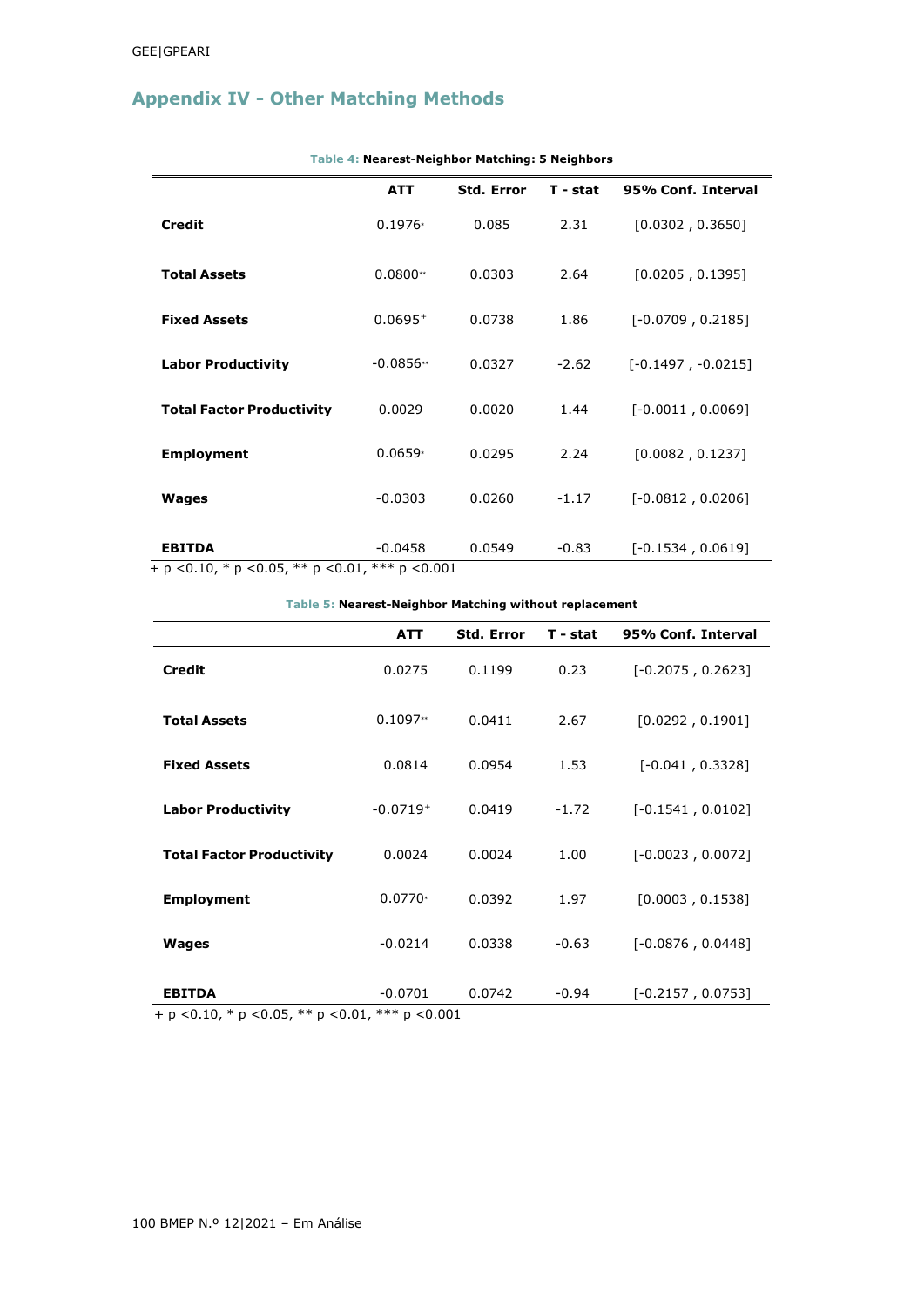|                                  | <b>ATT</b>  | <b>Std. Error</b> | T - stat | 95% Conf. Interval   |
|----------------------------------|-------------|-------------------|----------|----------------------|
| <b>Credit</b>                    | $0.2103**$  | 0.0739            | 2.85     | [0.0655, 0.3551]     |
| <b>Total Assets</b>              | $0.0898***$ | 0.0270            | 3.32     | [0.0368, 0.1428]     |
| <b>Fixed Assets</b>              | 0.0755      | 0.0954            | 1.53     | $[-0.0247, 0.2377]$  |
| <b>Labor Productivity</b>        | $-0.0669*$  | 0.0303            | $-2.21$  | $[-0.1262, -0.0076]$ |
| <b>Total Factor Productivity</b> | $0.0038*$   | 0.0018            | 2.07     | [0.0002, 0.0074]     |
| <b>Employment</b>                | $0.0479 +$  | 0.0266            | 1.80     | $[-0.0042, 0.1001]$  |
| Wages                            | $-0.0213$   | 0.0234            | $-0.91$  | $[-0.0672, 0.0246]$  |
| <b>EBITDA</b>                    | $-0.0351$   | 0.0481            | $-0.73$  | $[-0.1293, 0.0592]$  |

### **Table 6: Radius Matching with 0.001 caliper**

**Table 7: Radius matching with 0.00001 caliper**

| Table 7. Radius mateming with 0.00001 camper |            |                   |          |                      |  |  |  |
|----------------------------------------------|------------|-------------------|----------|----------------------|--|--|--|
|                                              | <b>ATT</b> | <b>Std. Error</b> | T - Stat | 95% Conf. Interval   |  |  |  |
| <b>Credit</b>                                | $0.1715*$  | 0.0778            | 2.21     | [0.0191, 0.3239]     |  |  |  |
| <b>Total Assets</b>                          | $0.0857**$ | 0.0275            | 3.12     | [0.0318, 0.1396]     |  |  |  |
| <b>Fixed Assets</b>                          | 0.0694     | 0.0680            | 1.51     | $[-0.0307, 0.2357]$  |  |  |  |
| <b>Labor Productivity</b>                    | $-0.0709*$ | 0.0307            | $-2.31$  | $[-0.1310, -0.0108]$ |  |  |  |
| <b>Total Factor Productivity</b>             | $0.0033+$  | 0.0019            | 1.79     | $[-0.0003, 0.0070]$  |  |  |  |
| <b>Employment</b>                            | $0.0571*$  | 0.0270            | 2.11     | [0.0041, 0.1101]     |  |  |  |
| Wages                                        | $-0.0200$  | 0.0238            | $-0.84$  | $[-0.0666, 0.0266]$  |  |  |  |
| <b>EBITDA</b>                                | $-0.0323$  | 0.0488            | $-0.66$  | $[-0.1280, 0.0633]$  |  |  |  |

+ p *<*0.10, \* p *<*0.05, \*\* p *<*0.01, \*\*\* p *<*0.001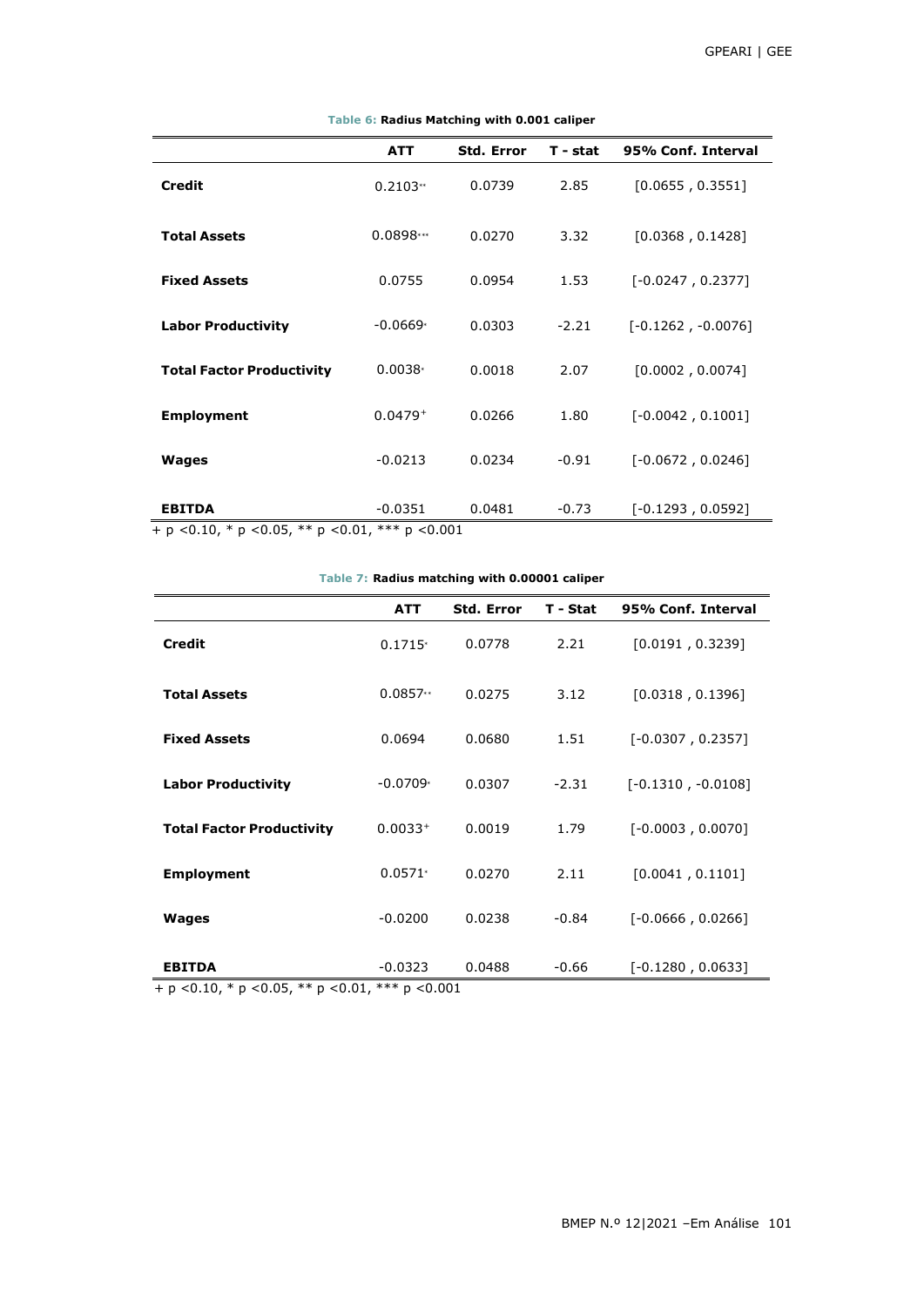|                                  | Table 8: Using -teffects psmatch- with Abadie-Imbens Standard Errors |                   |            |                     |  |  |  |  |  |
|----------------------------------|----------------------------------------------------------------------|-------------------|------------|---------------------|--|--|--|--|--|
|                                  | <b>ATT</b>                                                           | <b>Std. Error</b> | $Z - stat$ | 95% Conf. Interval  |  |  |  |  |  |
| <b>Credit</b>                    | $0.2009*$                                                            | 0.0120            | 1.97       | [0.0010, 0.4009]    |  |  |  |  |  |
| <b>Total Assets</b>              | $0.0804+$                                                            | 0.0437            | 1.84       | $[-0.0053, 0.1661]$ |  |  |  |  |  |
| <b>Fixed Assets</b>              | 0.0721                                                               | 0.0920            | 1.31       | $[-0.0602, 0.3005]$ |  |  |  |  |  |
| <b>Labor Productivity</b>        | $-0.0734+$                                                           | 0.0435            | $-1.69$    | $[-0.1586, 0.0118]$ |  |  |  |  |  |
| <b>Total Factor Productivity</b> | 0.0021                                                               | 0.0024            | 0.87       | $[-0.0027, 0.0069]$ |  |  |  |  |  |
| <b>Employment</b>                | $0.0779*$                                                            | 0.0386            | 2.02       | [0.0022, 0.1536]    |  |  |  |  |  |
| <b>Wages</b>                     | $-0.0214$                                                            | 0.0330            | $-0.65$    | $[-0.0861, 0.0433]$ |  |  |  |  |  |
| <b>EBITDA</b>                    | $-0.0805$                                                            | 0.0763            | $-1.06$    | $[-0.2300, 0.0690]$ |  |  |  |  |  |

+ p *<*0.10, \* p *<*0.05, \*\* p *<*0.01, \*\*\* p *<*0.001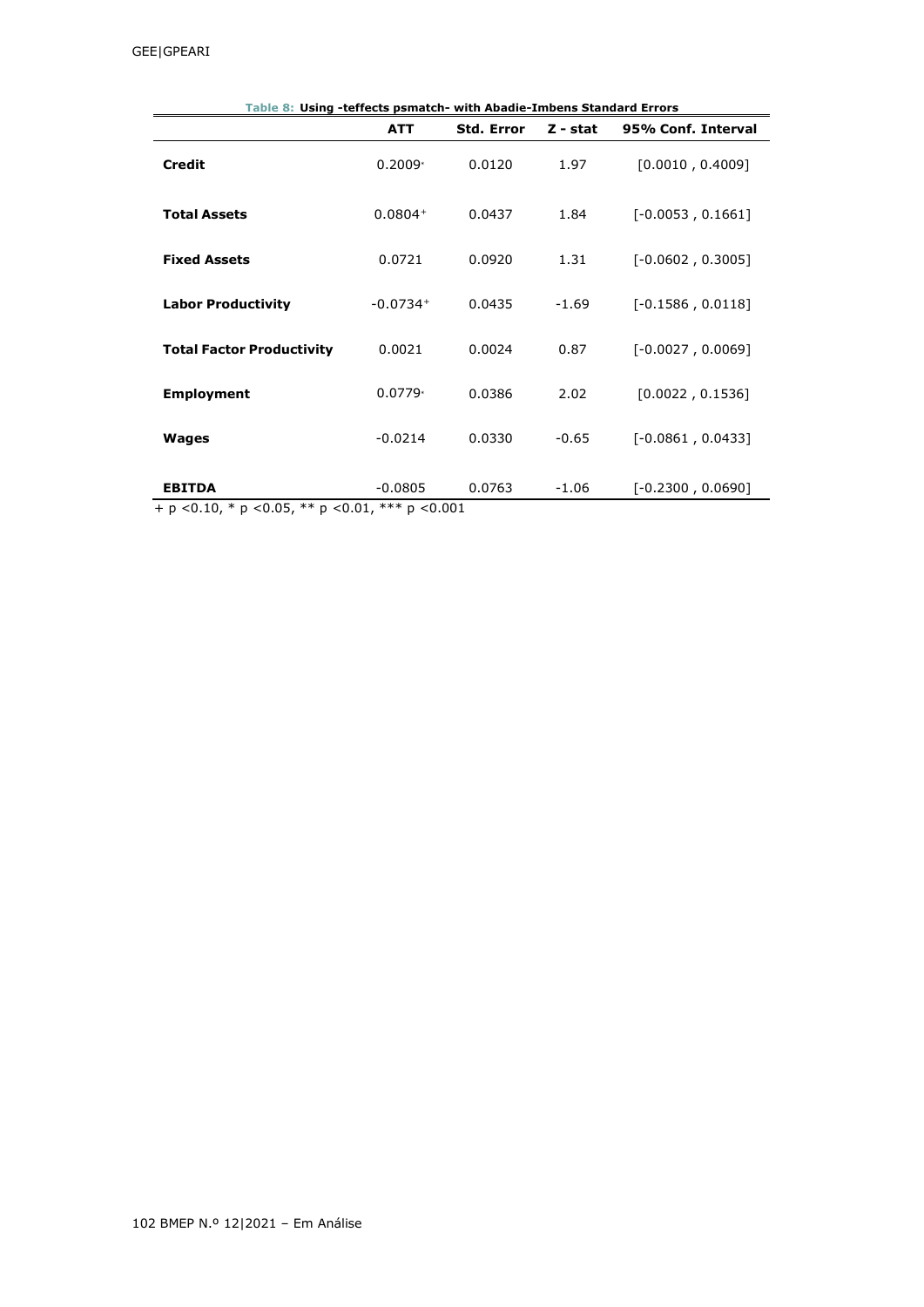

# **Appendix V - OECD Productivity figures**





BMEP N.º 12|2021 –Em Análise 103